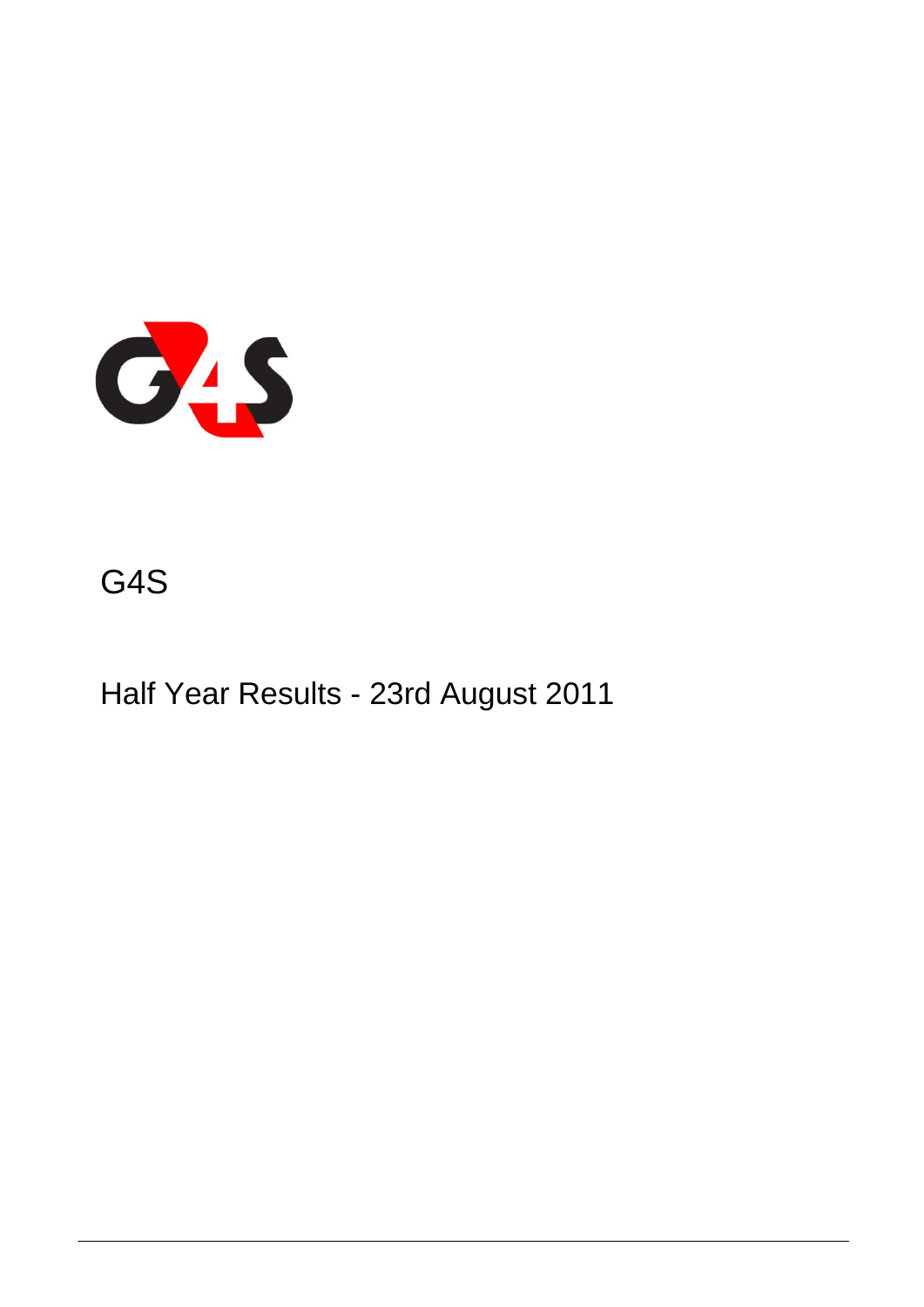Nick Buckles: Well, good morning everybody, welcome to our Half Year Results Announcement. I don't like to change a winning formula, so pretty much the same agenda as we have had for the last seven years. I'll start with the results highlights, Trevor will come on and talk about the financials, I'll come back and do a bit of a review of the businesses and strategy and then we'll finish with a Q&A session, first of all here in the room and then on the phone lines.

> So a pretty good set of results overall I would say. Turnover up 5% to nearly £3.8 billion, organic turnover growth has picked up nicely for the first half, running at around 5%, with New Markets a key driver there, coming in at about 9%. And actually if you split out Iraq and the loss of that large contract last year it would be nearer 13%; so getting back to the mid-teens that we have previously experienced.

> Operating profits up 3%, and the margin around 6.4, slightly down on last year but still a pretty strong performance.

> Headline cash looked a little disappointing, but actually it's down to a couple of large contracts with the US government, Trevor will talk more about that, but we certainly expect to be up on that 85% for the year end.

> Earnings per share up higher due to good management of tax, interest, etc, so 8% up and 10% at as published. And the interim dividend we'd recommend it goes up 8% as well. So the 13th half year of earnings growth, through what's been quite a troublesome economic period.

I'd now like to pass you back to Trevor to talk about finance.

Trevor Dighton: Thanks very much Nick and good morning everybody. As usual this presentation shows the half year compared to 2010 half year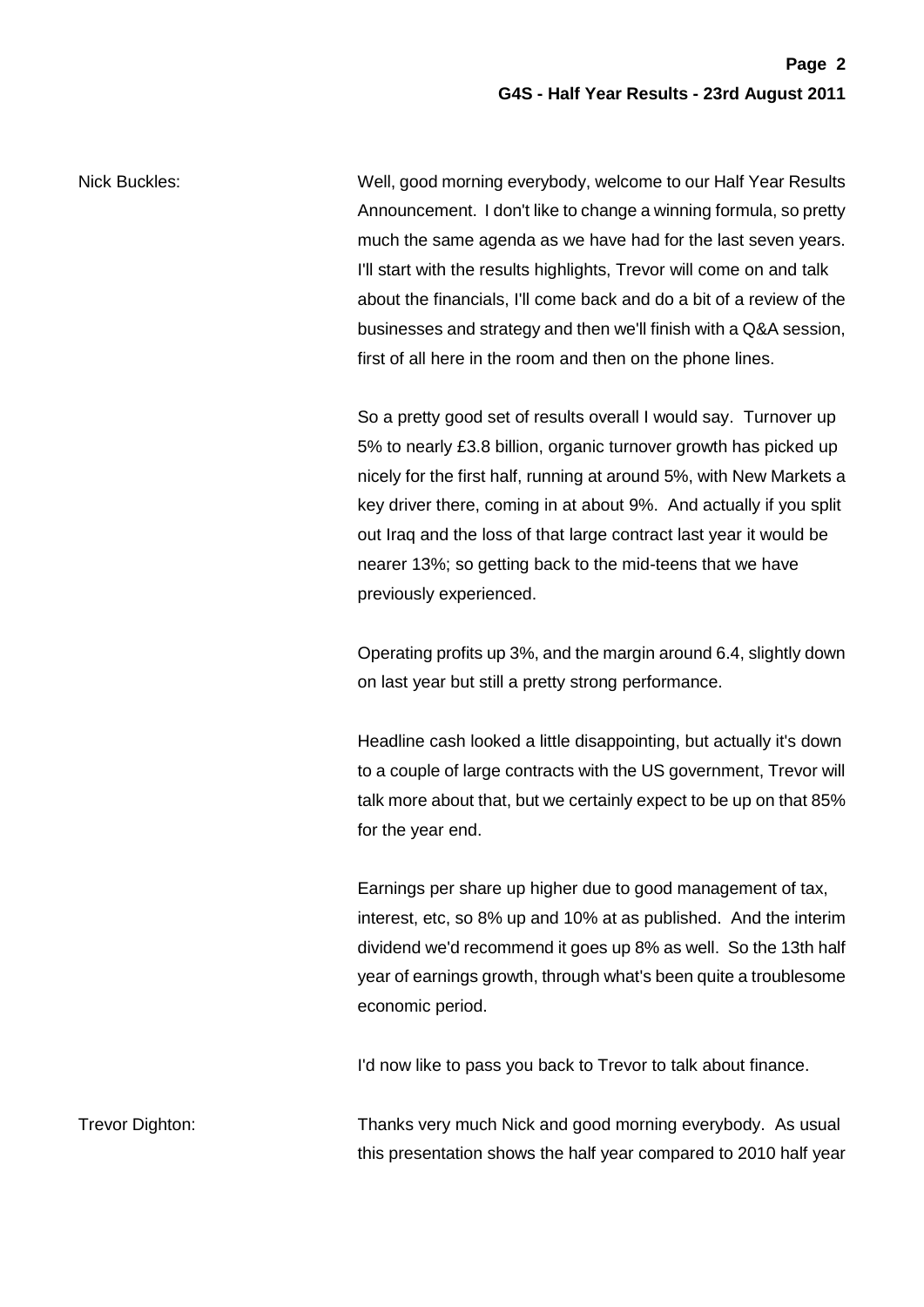at current exchange rates. As Nick has already said, our total turnover for this half was up by over 5% to 3.8 billion and nearly all of this was organic growth.

Growth in the Secure Solutions part of the business was 6.5%, which includes about half a percent from acquisitions. Growth in Cash Solutions was flat, as continued low interest rates impacted our customers' need for the efficient circulation of cash, and as a result of generally reduced services during the economic downturn.

Looking at the total turnover geographically New Markets continued to show good levels of top line growth at nearly 11% for the half, including the impact from our acquisitions in Brazil in the middle of last year. Growth in both North America and especially Europe has picked up since 2010 to 3.8% and 2.7% respectively.

Looking in a bit more detail at just organic growth for the half year, New Markets continues strongly at 9% in total, across both product areas; in spite of the Middle East being flat due to the ending of the army contract in Iraq late last year.

Secure Solutions grow by 6% overall with 4% growth in both Europe and North America. Cash Solutions organic growth was negative in developed markets and 1% in total. We're still getting 8% organic growth in our New Markets Cash Solutions businesses.

The Group margin was down by one tenth of a percent compared to the same period last year, impacted by a one percentage point decline in Cash Solutions. This business has implemented some significant cost control initiatives and efficiency improvements to mitigate the effects of negative growth in a product area where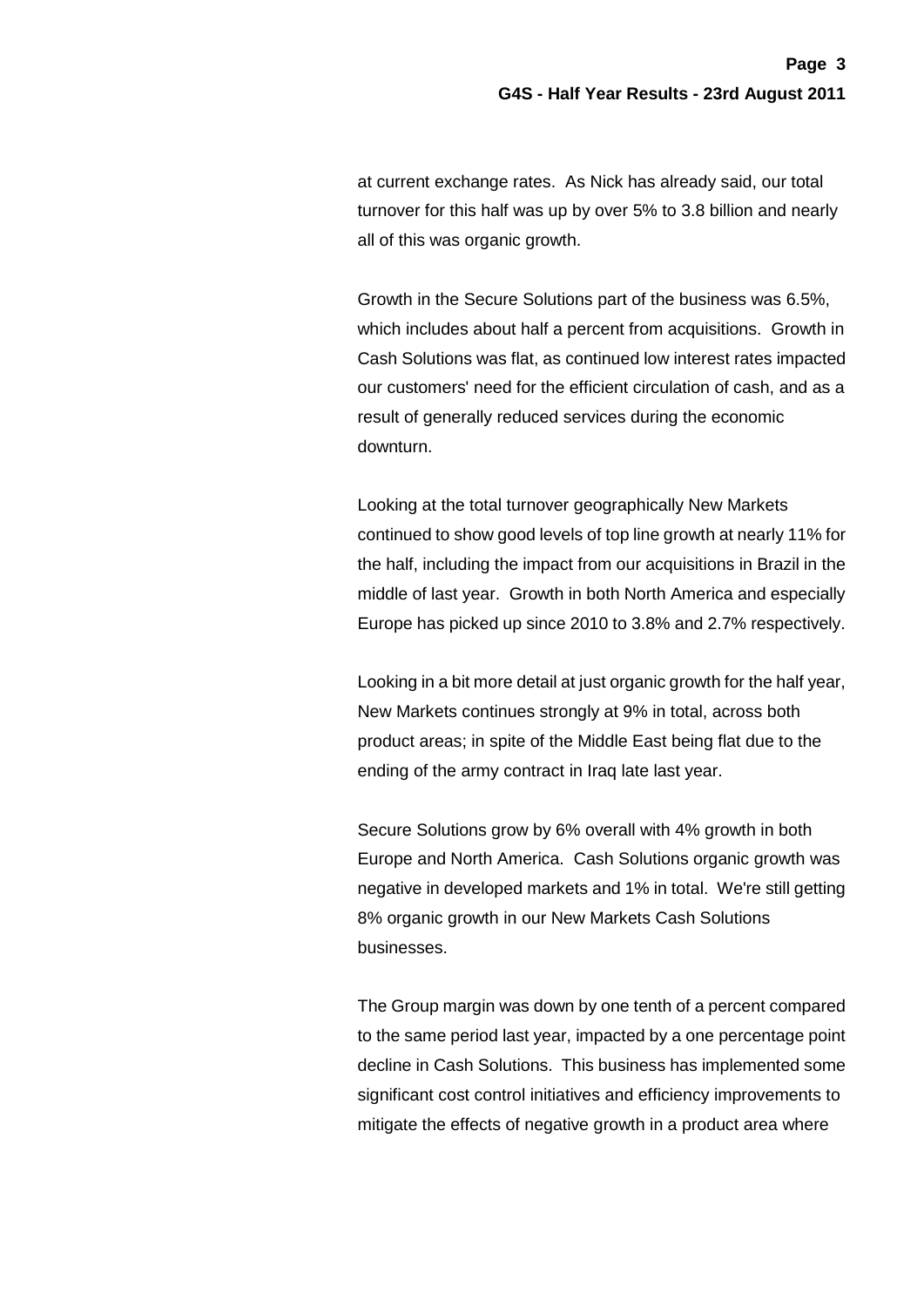fixed costs are relatively high. It's very encouraging to see margins in Secure Solutions slightly up on last year.

Geographically all three main areas showed a very small margin decrease, this is entirely Cash Solutions driven. You can see from the announcement that Secure Solutions margins were slightly higher in Europe and were maintained in North America and the New Markets.

PBITA in the half has increased by £6 million, or 2.6% to £239 million. Secure Solutions was up £16 million and Cash Solutions down £7 million; mainly down to our business reduction in Romania - Nick will example profit trends later in more detail.

By geography PBITA growth was flat in Developed Markets for the first half this year, with the improvement coming from New Markets.

The P&L to June in total looks like this. In this slide the prior year is shown at 2010 exchange rates. PBITA is £239 million as we've already seen, and interest of £47 million is slightly lower than last year, giving profit before tax and amortisation of £192 million, which is £4 million ahead of the comparative.

Pensions increase is a bookkeeping entry, rather than a real cash payment and is £1 million positive compared to £3 million negative in 2010. The IASB is changing the way this number is calculated in the near future, but we've always excluded it from any of our key performance measures and will continue to do so.

Tax is £30 million and the only new discontinued operation this year is a small one in Russia. Profit after tax is up £14 million, which is 13% to £118 million. This tax charge analysis shows that the effective rate on the real numbers has reduced again to 22%.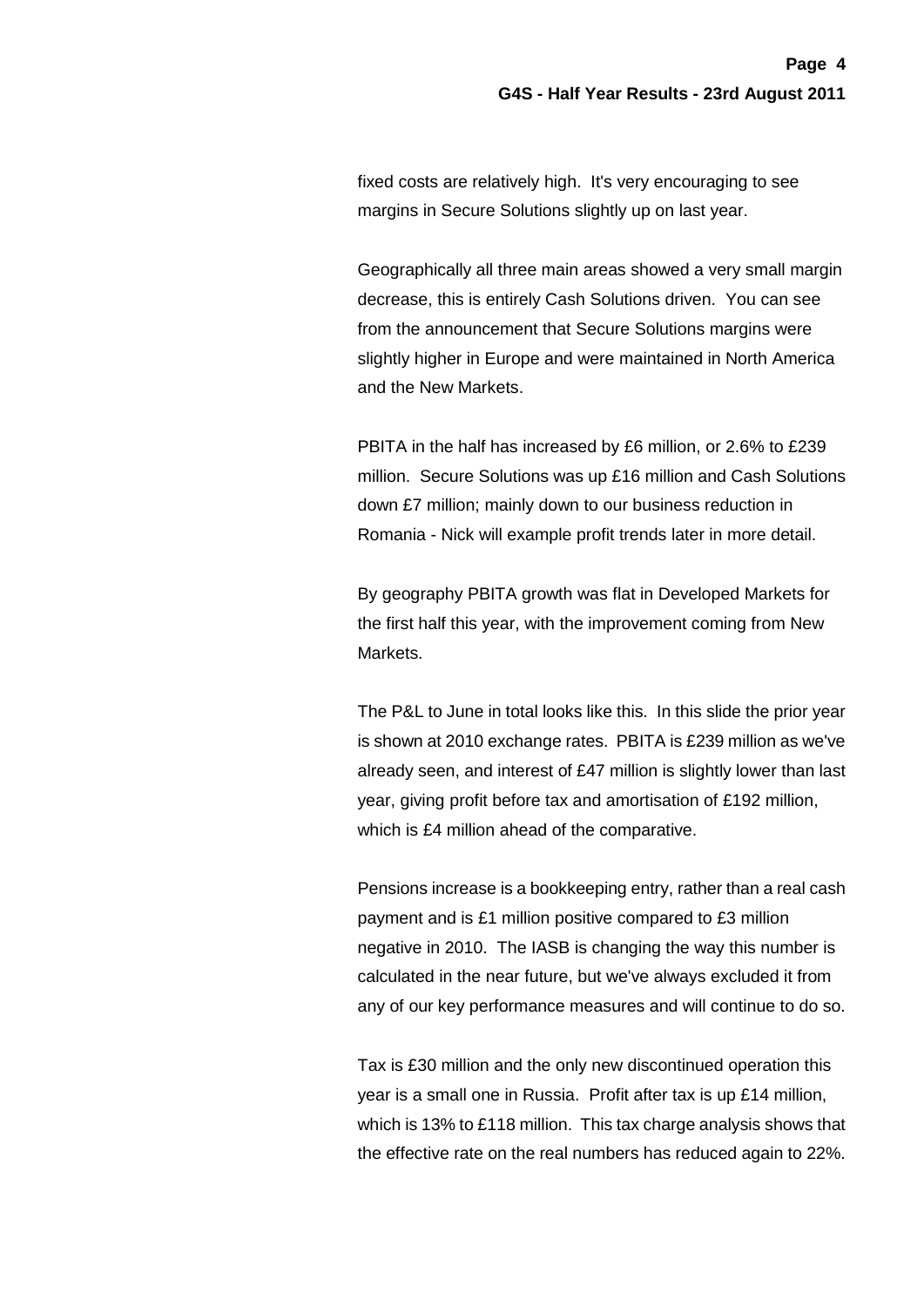This is in accordance with accounting standards based upon the anticipated rate for the full year.

As I indicated at the 2010 year end announcement we've made further progress on eliminating fiscal inefficiencies. And in this chart you can see how there's been a gradual improvement in the effective tax rate over the years, down to the current level.

This EPS slide shows that there's a relatively small impact from currency exchange rate movements between the first six months of 2010 and 2011. At constant FX rates we are £6 million up on PBITA compared to £1 million ahead at actual FX. Tax pre amortisation is below last year due to the reduction in the effective rate at £42 million. Non-controlling interests which is the new name for minorities, are £10 million.

The balance sheet is quite similar in many ways to both June and December last year. Goodwill and intangibles totalled £2.5 billion and dominate the balance sheet. The main movements are that net debt has increased by £150 million since December, with current assets increasing by £117 million. Overall net assets have increased by £26 million since the year end.

Operating cash flow, this is slightly below our target but there's a very simple explanation, there are two US government contracts they both have overdue balanced combined of £45 million. The largest being the Kabul Embassy contract. If these contracts had paid on time our half year cash flow would have been the best for years at 80%. Remember our target is 75% at the half year and 85% for the full year.

The logjam has now been cleared with these contracts, remember we operate through a foreign ownership structure and are a little restricted on direct access to the US government and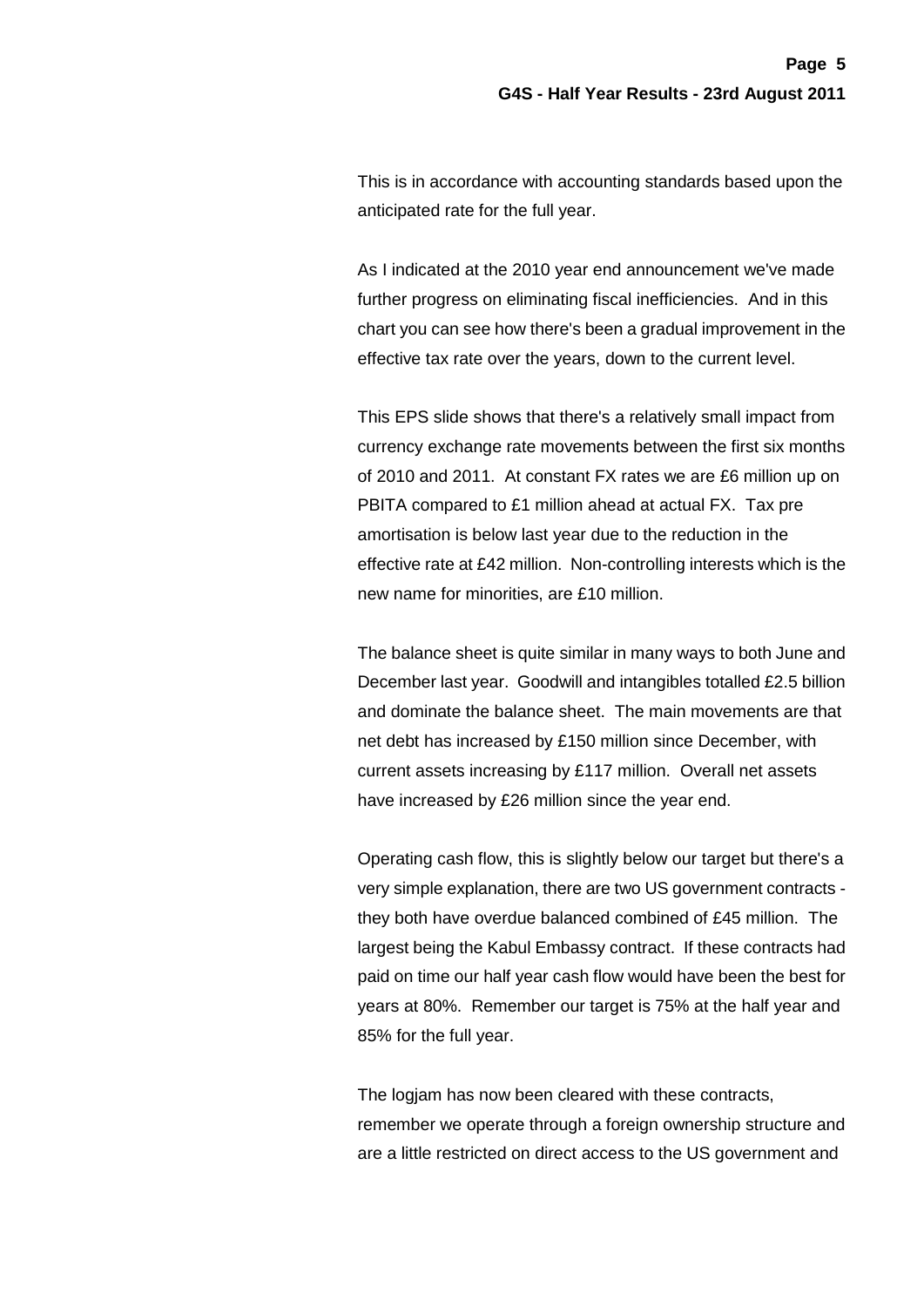the money has started to flow through. We are confident that the full year, 85% target will be met.

Of the other elements of cash flow, capex was £53 million for the half year, which is below last year's £70 million and represents only 72% of depreciation. This is as a result of continued tight control, although there is also a timing element here and we would expect the full year capex to approximate the depreciation charge as it did in 2010.

The statutory definition of operating cash flow is different and the reconciliation to our management definition is shown on this slide. Capital expenditure is excluded and tax paid included. Tax paid of £42 million in the half was a little above 2010. Also included in the statutory definition of operating cash flow are discontinued items and additional deficit reduction pension payments, which were £19 million in the half year.

Here is the rest of the cash flow; we take off interest of £64 million which is higher than the P&L charge at the half year because of the timing of interest payments on public bonds. Capex spend as we saw before was £53 million and dividends £66 million. Net acquisition cash spend was £57 million.

Our main acquisitions in the half year were Cotswold and Guidance adding to our Security Solutions capability in the UK and MCH adding to our Cash Solutions capability in the Netherlands. The spend shown here includes the recognition of deferred consideration, so it's slightly different from what is included in the cash paid, shown in the previous slide.

We also paid £13 million in the period in deferred consideration in respect of Fidelity a Cash Solutions acquisition that we made in South Africa in 2007.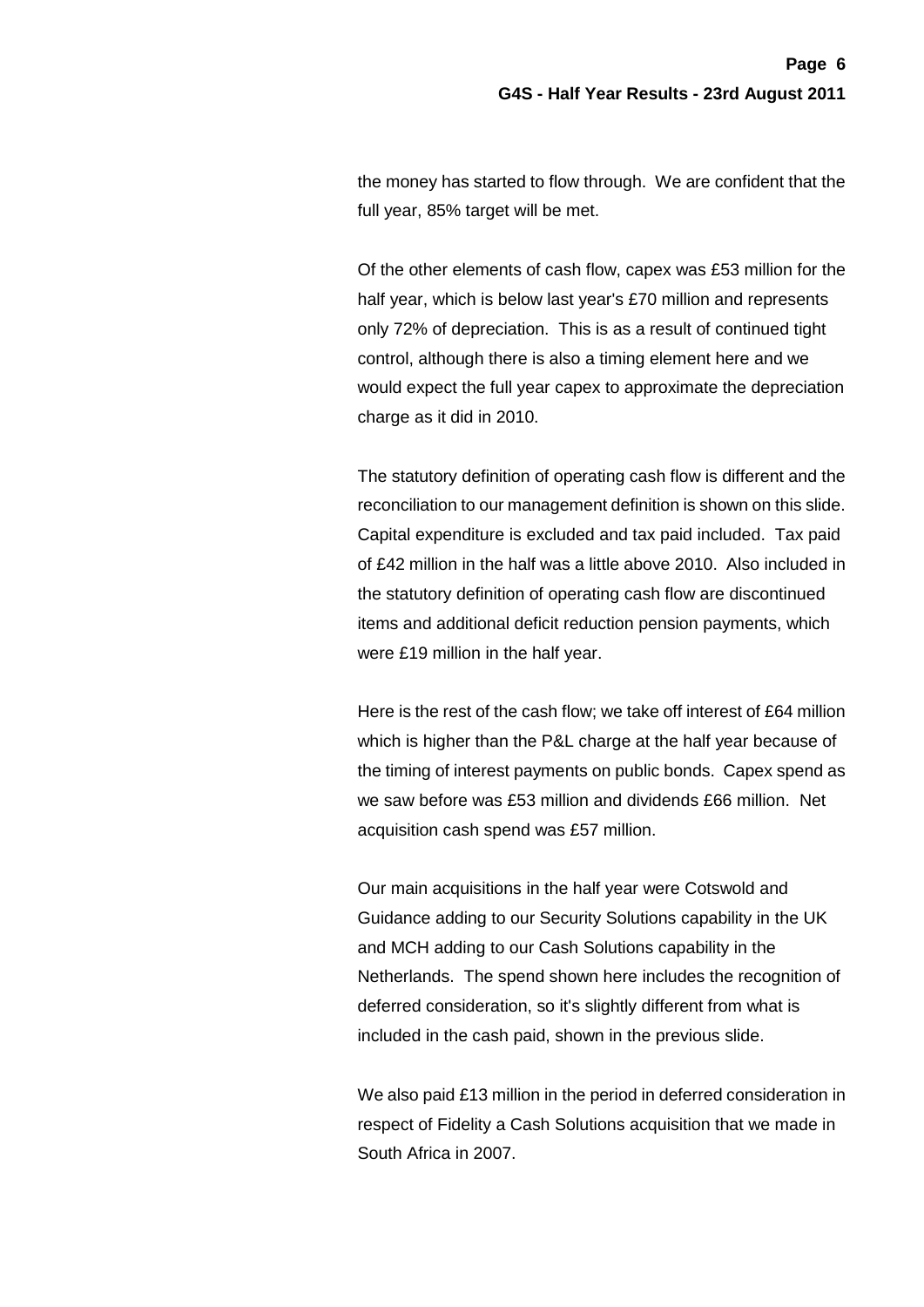There's been no significant change to the financing slide since the Capital Markets Day, which shows the maturity of our financing arrangements, with no major repayments until 2016. Our headroom at the half year was £341 million.

On pensions there have been some ups and downs, but the net pension position in June has hardly changed since December with a post tax deficit on the ISA 19 calculation of £184 million.

On the 5th of July we closed the UK scheme to future accruals in order to limit the Group's exposure to possible future growth and pension liabilities. It doesn't impact the deficit calculation but it does reduce volatility in the future a little.

Dividends - we have a policy of increasing dividends broadly in line with earnings as you know and as you've seen EPS increased by 8% for the half year and we're declaring an interim dividend of 3.42 pence per share, in line with the EPS growth as further confirmation of the confidence that we have in the future. This continues the dividend growth trend; remember we have a 19% average annual dividend growth since 2004.

Okay, so Nick will now take you through the business review.

Nick Buckles: Thanks very much Trev. So first of all looking at Secure Solutions. And as Trevor mentioned I would say this was a very strong performance in the first half, and remember the organic growth was around 6% and we saw a slight increase in the margin, which I think is a great trend to have. Really driven by a particularly strong performance from the UK business, but overall good performances all round in terms of profitability and growth.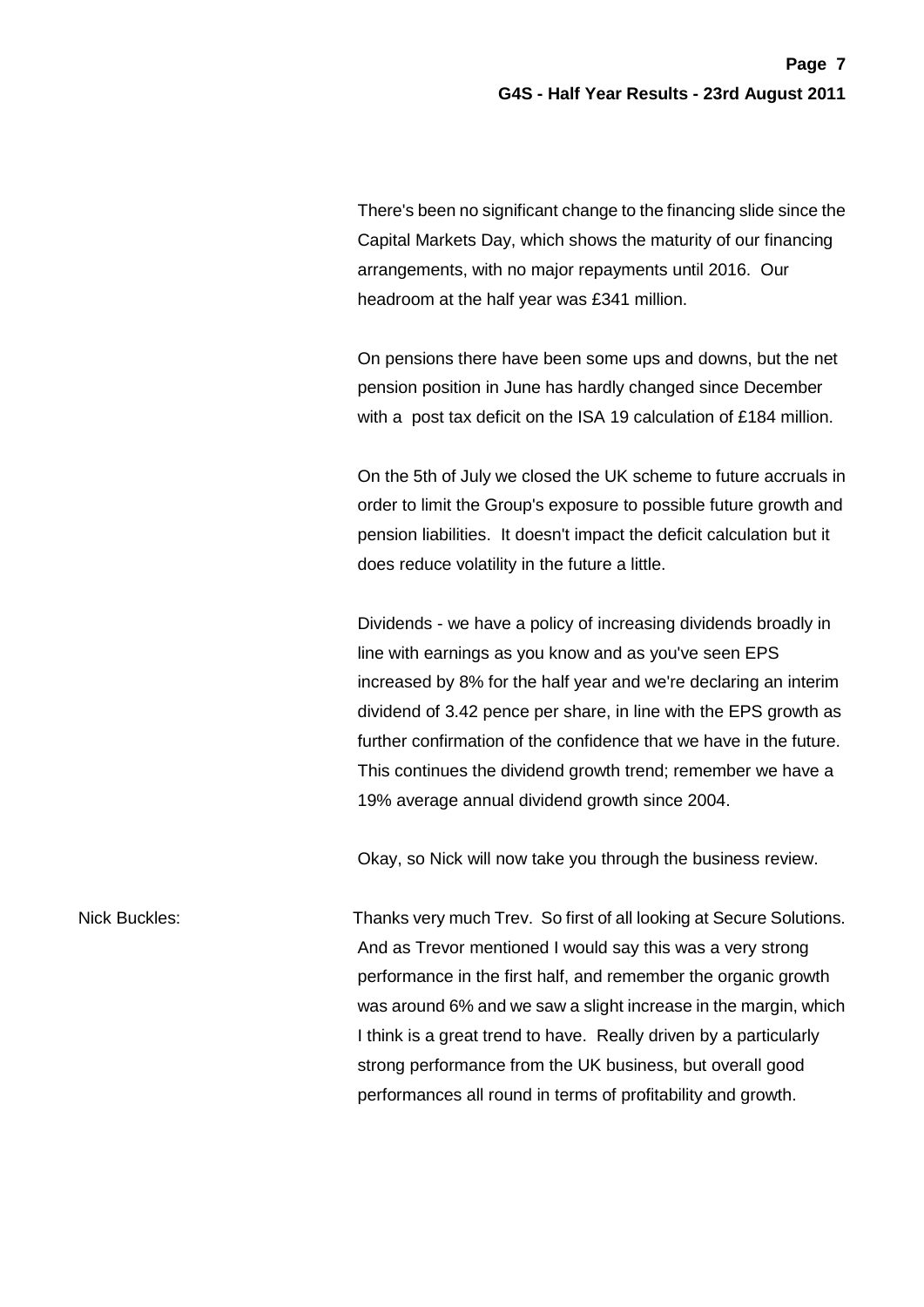Looking more specifically at different countries within Secure Solutions. You can see there the UK and Ireland margin pushing up three tenths, that's really down to the fact that Ireland was very poor in the first half of last year if you remember, we had to make some major restructuring. But also the Care and Justice business in the UK has got some very strong margin improvements coming through.

In terms of growth as we can see there, some great growth from Utility Services, around 20% organic growth there. Integrated Services, which is our government FM business grew about 16% and the UK commercial business, driven by this DWP extension grew about 10% as well, so some very good performances there all round in the UK.

I would say the UK outsourcing trends on UK government, you know they do change week by week, month by month and we do keep the market abreast of where we see those changes. But I would say we're probably most positive now than we've been around UK government opportunities. Clearly there's a programme now for prison market testing, we'll be started two contracts in the next few months, and we're bidding on another eight. We think they'll be further work coming out of probation, police custody suites are definitely looking to outsource; in fact we've been short listed down to two for the whole back office support for the Lincolnshire Police on Facilities Management which is a great outcome.

Welfare to Work programme will be extended to workless families. And the whole management of asylum seekers in terms of transportation and accommodation, we've been short-listed on that too. So I think it's a very, very healthy pipeline indeed. And the contracts we've won will more than offset the loss of the Court Services contract which finished next weekend.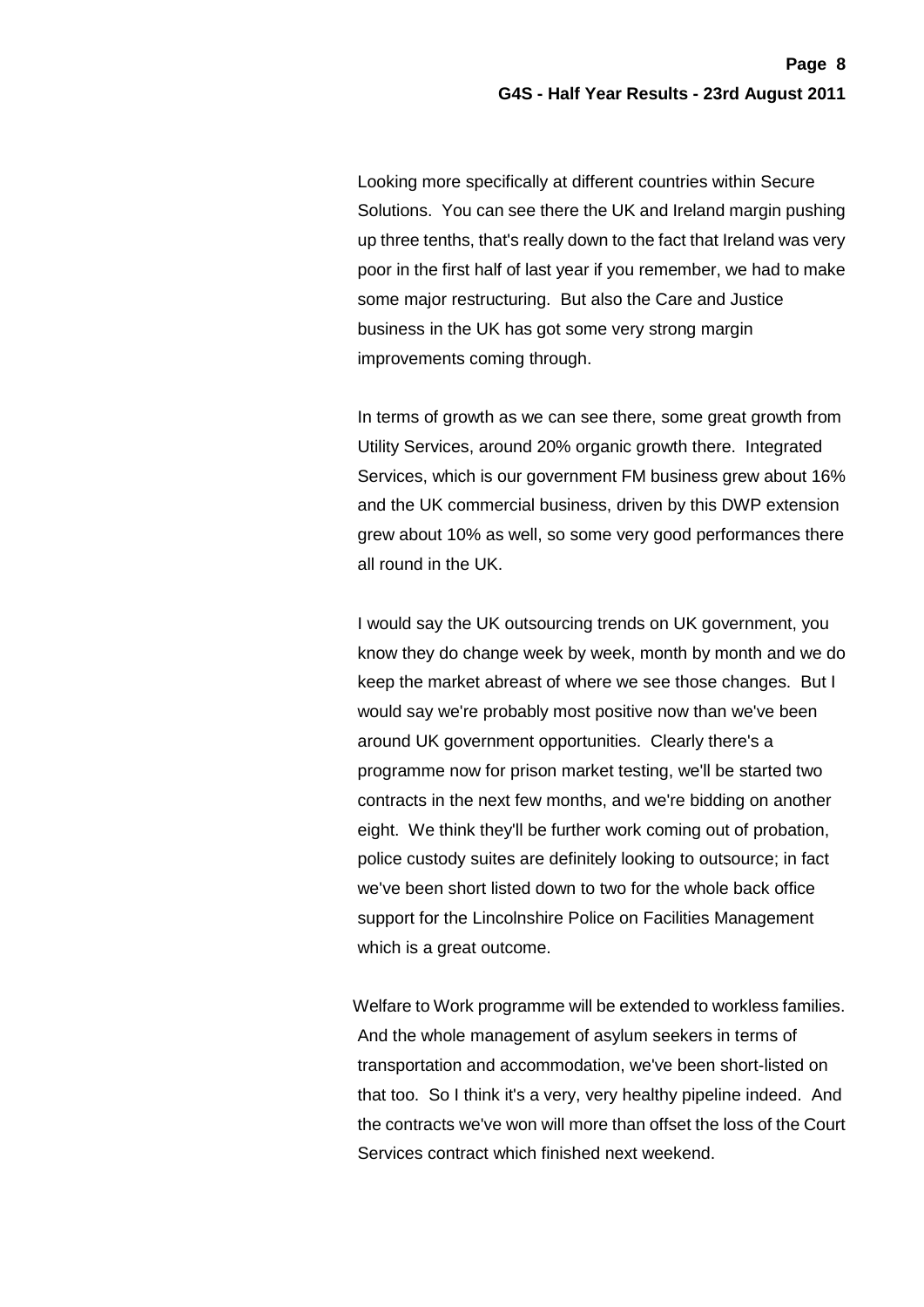But of course Ireland better than last year, but still very tough, but overall as you saw there the UK and Ireland results very good.

That moves us on to Continental Europe. A good performance, a good pick up in organic growth, really driven by some good wins in Belgium, but also other countries too. We have focused hard on controlling costs, particularly overhead costs, but in terms of pay reviews - it's only Norway really where we've had a significant increase of around 4%. The rest have been in the 2 to 2.5% mark and we've had no issues passing those through to customers.

The Systems market is still quite tough, places like Greece, to a lesser extent Denmark, but also Hungary still tough in terms of System and they're obviously baked into these numbers. And Eastern Europe overall has certainly made a recovery, still slightly negative in terms of growth, but certainly significantly better then this time last year. And also a good turnaround in Sweden, a loss making business first half of last year and showing about a 3 or 4% profitability this year.

And the final slide there really, Belgium - great growth, Norway strong growth close to double digits and a very good performance in Israel. So very pleased overall with the Continental Europe business, really back on the map there I would say.

Moving on to North America, a similar picture, accelerating organic growth. We've got about 8% growth in the commercial sector in the US. It's around 4% on Manned Security, so it's been strongly driven by our Systems business, strong double digit growth there. Nuclear up for the first time for a number of years, around 8% and also the Compliance and Investigations business up around 20%, so very strong growth there in Commercial.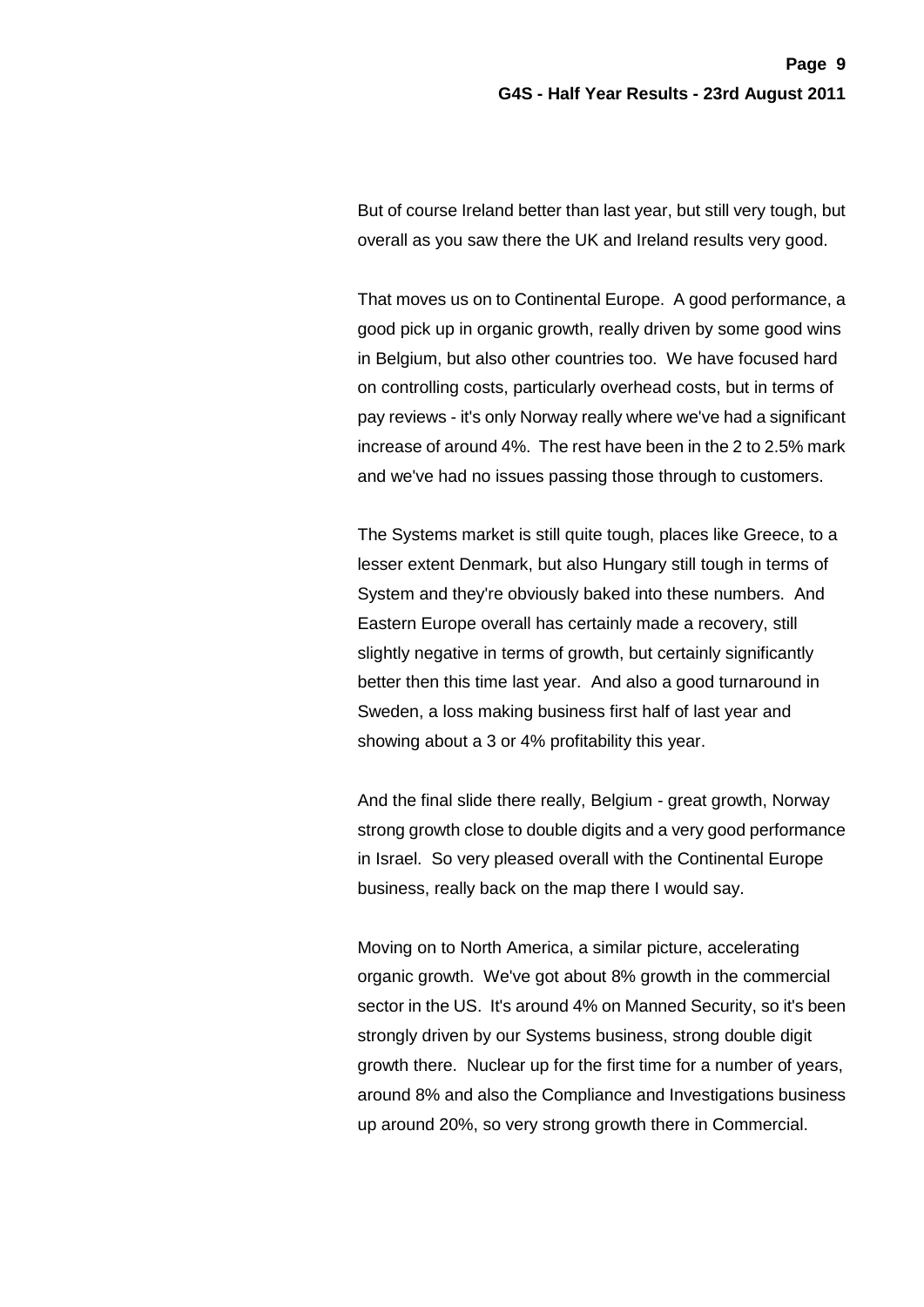In terms of the US government we had a major reduction last year for a base services contract in Washington. We had a pretty poor view of where we thought that growth was going to be in the US Government this year, but certainly the first half has been a lot better than excepted, it's slightly negative, but I think our view is that we should be positive by the end of the year for the US domestic business if you stripe out Afghanistan and Iraq. So a pretty good performance. And then in terms of international accounts, we're starting to get some real traction there with extensions to the contract with Hewlett Packard, Shell, BP and Agilent.

Moving onto Canada, a good performance around 6 or 7% growth. But the big win there was CATSA we won one of the four regions, the aviation contract, that's going to be about £50 million a year. That will put Canada's organic growth up 30% plus and hopefully add around 2 or 3% organic growth points to North America next year.

Moving on to New Markets, always a strong performer, but some great performances. India 20% plus organic growth, Kazakhstan over 20, really come strong this year in Kazakhstan and Malaysia around 25%.

Moving into the Middle East, Qatar was out business of the year last year and over the last couple of years in terms of growth and margin, that continues to grow strongly. And with the re-let contract in Kabul Afghanistan is showing very strong growth too, despite the UK part of that contracting.

In Iraq we've signed a big contract with BP, the first of many oil contracts we expect to win in the Southern Oilfields. And also in aviation good progress where UAE we're going to have a £6 or £7 million contract there on the airport and also Qatar.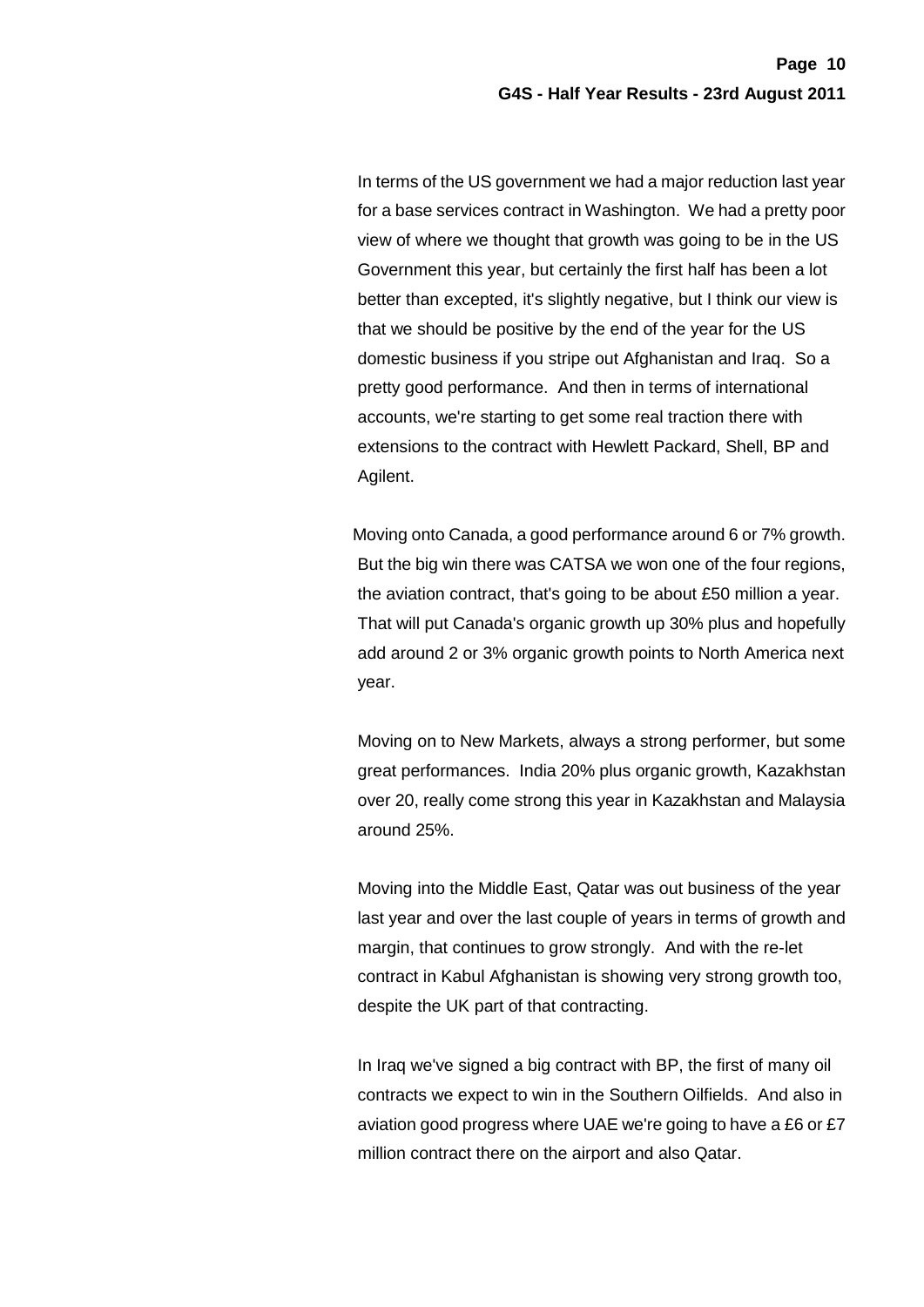Then finally really another good example of strategy delivery, we're the preferred bidder on a PPP contract, FM in Alexandria in Egypt, so another good example.

 Moving on to other regions in New Markets, South Africa continues to be disappointing, minus 7% organic growth there, driven a little bit by Systems, but also Manned Security. But certainly the last couple of months in the half we've seen positive organic growth which is the first time for a couple of years, so that's a good story going forward and the margin has been much stronger there. Morocco a star performer with organic growth over 20%.

Latin America there as expected, we thought it would be around 15% growth that's come in at 18%, so a great performance driven by Argentina, Columbia and Brazil, all of which were above 20%. And this is also an area which I'll come back to where we expect decent M&A activity in the near future.

Moving on to Cash Solutions overall, as Trevor mentioned we have got positive organic growth which is strong, better. And certainly the second quarter we had about 2% organic growth overall, driven by double digit growth in New Markets. The margin has slipped as we said it would at the IMS and that's really a mixture of Romania coming down significantly from the loss of the contract there and it is a network business.

We have worked very hard on mitigating the lack of growth in developed markets in terms of network reduction, but there has been a bit of an impact there. And finally on the robbery side, really a tale of two sort of different stories there; while in developed markets they have been very good and very well controlled through new technology, but in developing markets -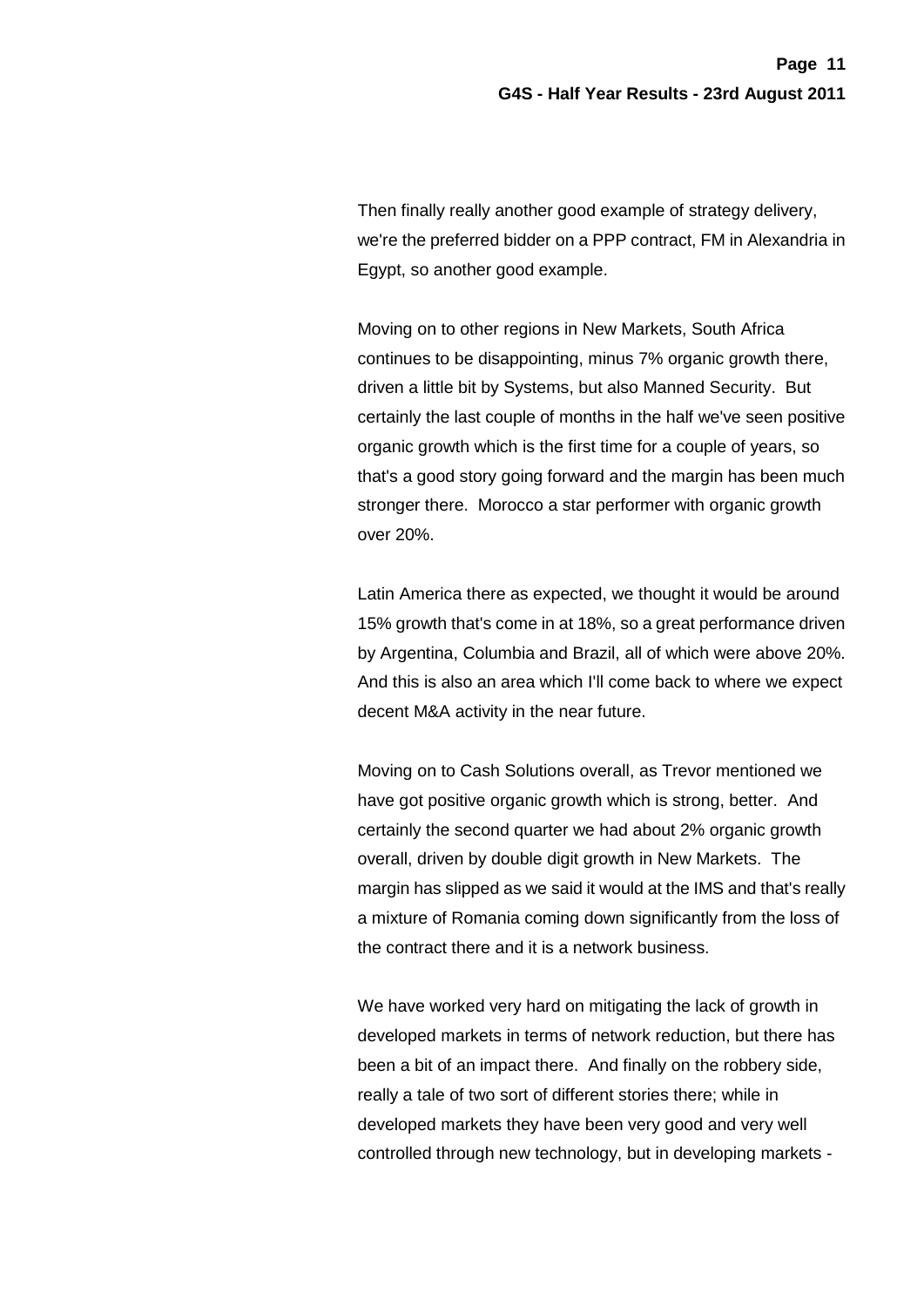particularly Saudi we've had a number of robberies, so that's where the margin is affected a little bit there.

Going into a little bit more detail, Belgium, as you know we've taken over a large chunk of Brinks work as they exited the market. That's now been fully implemented by about June, delivering about 25% plus organic growth. I mentioned Romania, we're still hoping to restart some, but that's probably getting less likely, but we have downsized the cost base significantly there so we are running profitably, but obviously not to the level we had done previously.

UK organic growth still negative, around minus 4%, really driven by the loss, or the restructure sorry of the HBOS contract last year, but the profit effect mitigated by good cost control. But G4Si our international valuables business, 15% plus organic growth, certainly helped by the recovery, or the increase in the gold market where we're shifting bullion around the world.

But I think the positive point is that we are now back in conversations with a number of banks around outsourcing, I think their focus is back on cost reduction, what's their core business and what isn't. If you went back three to six months there weren't any conversations going on but now there are, so we do see opportunities coming back in terms of cash centre outsourcing.

North America is just Canada, slightly disappointing there, the margin down to zero. We lost a chunk of BMO contract at the backend of last year, that's impacted the organic growth and has flowed through to the bottom line. But the competitive environment is okay; we haven't got any major re-bids on the FIs due in the next couple of years. So we hope to rebuild those margins over the next six months or so.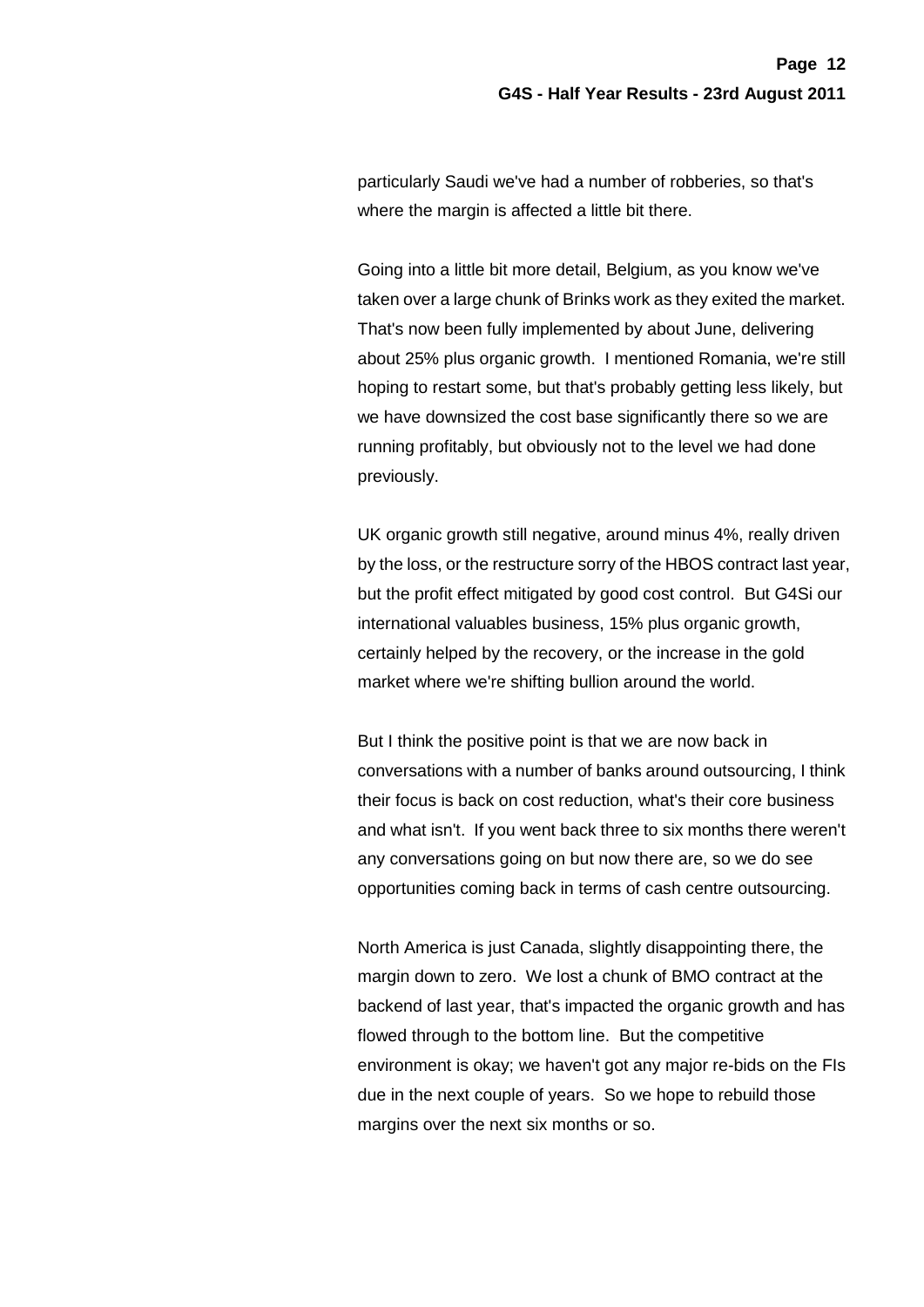Cash 360 is going very well there, we've got a number of bids outstanding and that we see as a means to get into the commercial market in Canada where we're pretty light, we're mainly FI based, but it's a good pipeline on cash 360.

New Markets Cash as I mentioned getting up to double-digit growth now in terms of the second quarter. Highlights - Hong Kong 20% growth, Thailand, Malaysia, Morocco, Columbia, all these double-digit growth businesses, so that's good. Obviously not affected by interest rate reductions in these markets so we're starting to see some strong growth coming through. And as I mentioned still some robbery situations developed in places like South Africa and Saudi Arabia, and obviously they don't have to change a lot in New Markets for them to have an impact on the margin.

Let's move on to the strategy itself in terms of delivery. As Trevor mentioned not a big first half in terms of acquisitions, only a £42 million spend. But we do still expect to spend £200 million in any 12-month period. It depends how the deals fall in the second half, but we would still expect probably to spend that this year but it might fall a little bit into next year.

The pipeline's good, we're looking at businesses in Brazil, Ecuador, Thailand, Malaysia, Korea and India to name the sort of main countries we're looking at, but also of course any capability building acquisitions we can make, particularly in the UK and Europe with our strong market positions there. And the focus pretty much the same, capability building in developed and really adding scale, potentially FM in selected developing markets.

The same sort of return on investment criteria, we're still very confident we can hit those targets and continue to evaluate larger deals which we have done for the last few years or so.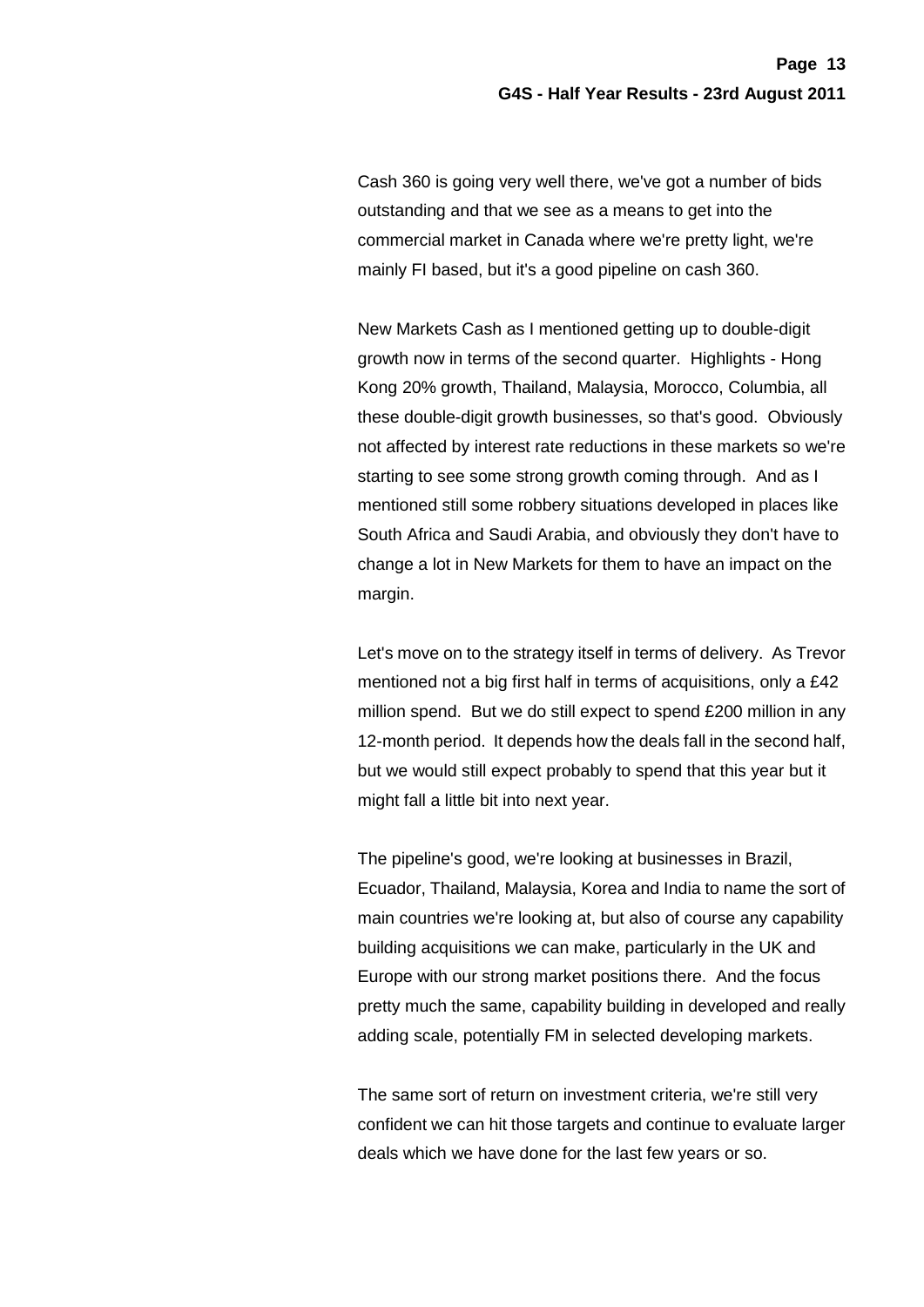And if you remember this slide from Capital Markets Day where we see the industry trends, they haven't change at all in the last few months, they're still very much where we believe the markets are going and I'll come on and give you and example, some examples of where we've seen that happen. So we certainly think the industry will continue to consolidate on the market side, we still very much have the ambition and expectation that New Markets is going to be a much larger part of our business in the future.

Regulation is driving change and government outsourcing is definitely picking up there's no doubt about that. Facilities Management is taking hold in some markets, there is still the need and will continue to be the need to look at the customer's cost base in terms of the current economic environment and we're getting very good at helping them mitigate cost. And International contracts are definitely increasing.

On the product service side definitely innovation and technology is important and we've got some examples of that. Risk management is key and more so, particularly on international accounts, but also in terms of getting our margins improved global consistency is important. So let's just have a little look at how we're doing there.

In terms of consolidation we've seen some elements of it, certainly Securitas' attempt to acquire Niscayah which looks like that might not happen. But certainly in our expectation we expect to continue to consolidate the market, particularly in developing markets and expect to spend at least £200 million a year and the pipeline is good.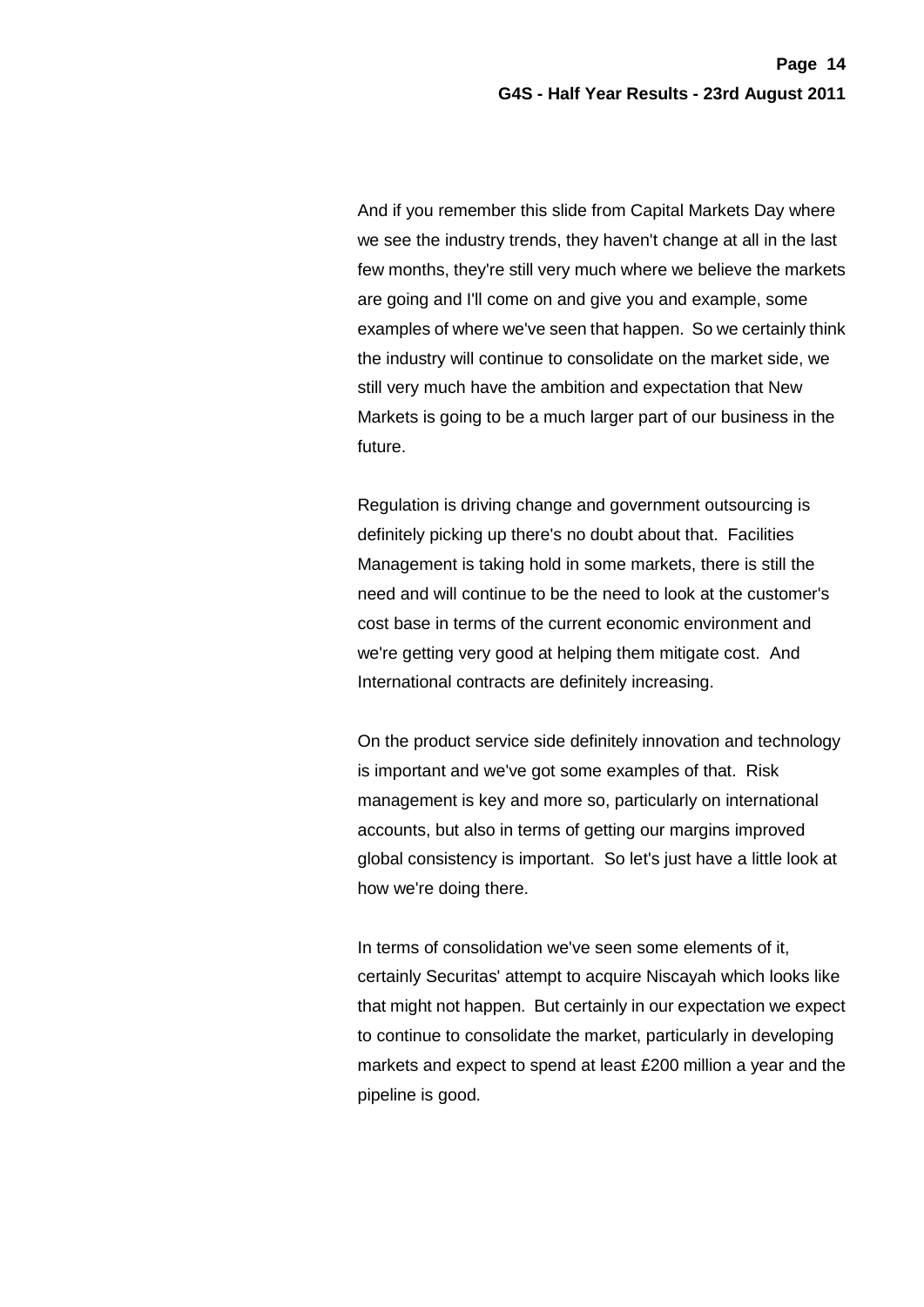In terms of New Markets 36% of profits already, 30% roughly of revenues, some acquisition focus there as I mentioned there are a number of countries that we're looking at. And organic growth ex Iraq back up to sort of 13% plus and that's where we see the future going in terms of organic growth.

Some great wins in the ports, maritime and aviation sector, that's very much driven by regulation and that's good for the industry, it drives up standards and gives the global players a bigger opportunity to win. CATSA being a good example of that. And then I've said a couple of times, the government outsourcing pipeline looking good, we think there's going to be a formal programme of prison to private sector of the next couple of years, the eight prisons are obviously in process.

I've mentioned we're short listed for Lincolnshire Police that's the first of a number of police forces that are looking to outsource back offices. We're delighted to be down to the last two on that. We've submitted a bid for Wiri; long term PFI in New Zealand a 25-year contract. I mentioned Egypt. And in terms of EM pilots with the acquisition of GML we have a very active pilot and rollout running in Saudi Arabia. Brazil certainly on the cards in terms of opportunity, Portugal, UAE and Cyprus. So definitely EM which we see as the route to the care and justice market in a number of countries is definitely picking up. And with, as I mentioned, the acquisition of GML a lot more capability to win in overseas territories.

In terms of Facilities Management certainly a strong performance in the UK, that's probably the most developed in terms of FM and we're playing a major role in that. As I mentioned the government business grew about 16% in the UK. And also in Saudi Arabia double-digit growth there, but a number of other new markets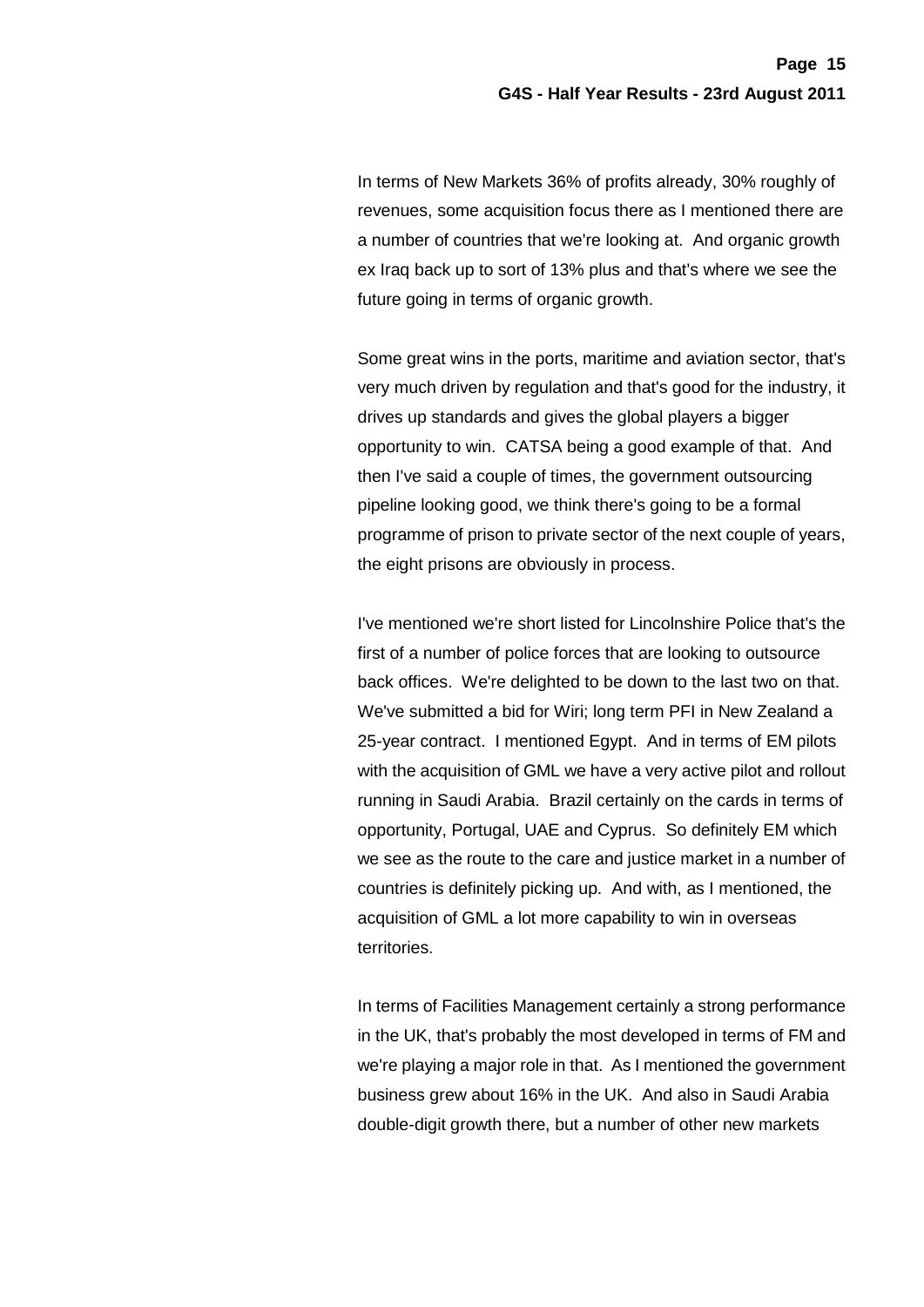where we think there's a good opportunity for us to play in the FM space.

Lots of examples of reengineering customer requirements to win business. And then in terms of international contracts, just reiterating the point that we are getting growth from those international accounts, having global coverage and global consistency is definitely a differentiator in that market.

Then in terms of innovation, certainly our technology helped us win the Work Programme in the UK. Our in-house access control, or integrated systems product, Symmetry is certainly helping us win business in the US commercial and US government. And you've seen and heard us talk about Secure Trax and incident management for major companies, that's definitely won us a number of major accounts in the US. And that continues to be developed in terms of global rollout.

In terms of risk management and consultancy Ports is definitely a growth area. The BP contract in Iraq I mentioned, that's about £20 million a year in terms of oil and gas. And of course we're going to get much more involved in terms of risk management and consulting in the whole Olympics contract as it ramps up over the next six months, definitely having consultancy capability will help us with that.

And then finally global consistency, CATSA a really good example of a multi country, G4S bidding team working under the direction of a central team to win that contract. And more and more demand from customers for global consistency and we're going to change our structure to make sure we can deliver a little bit more consistency on a global basis.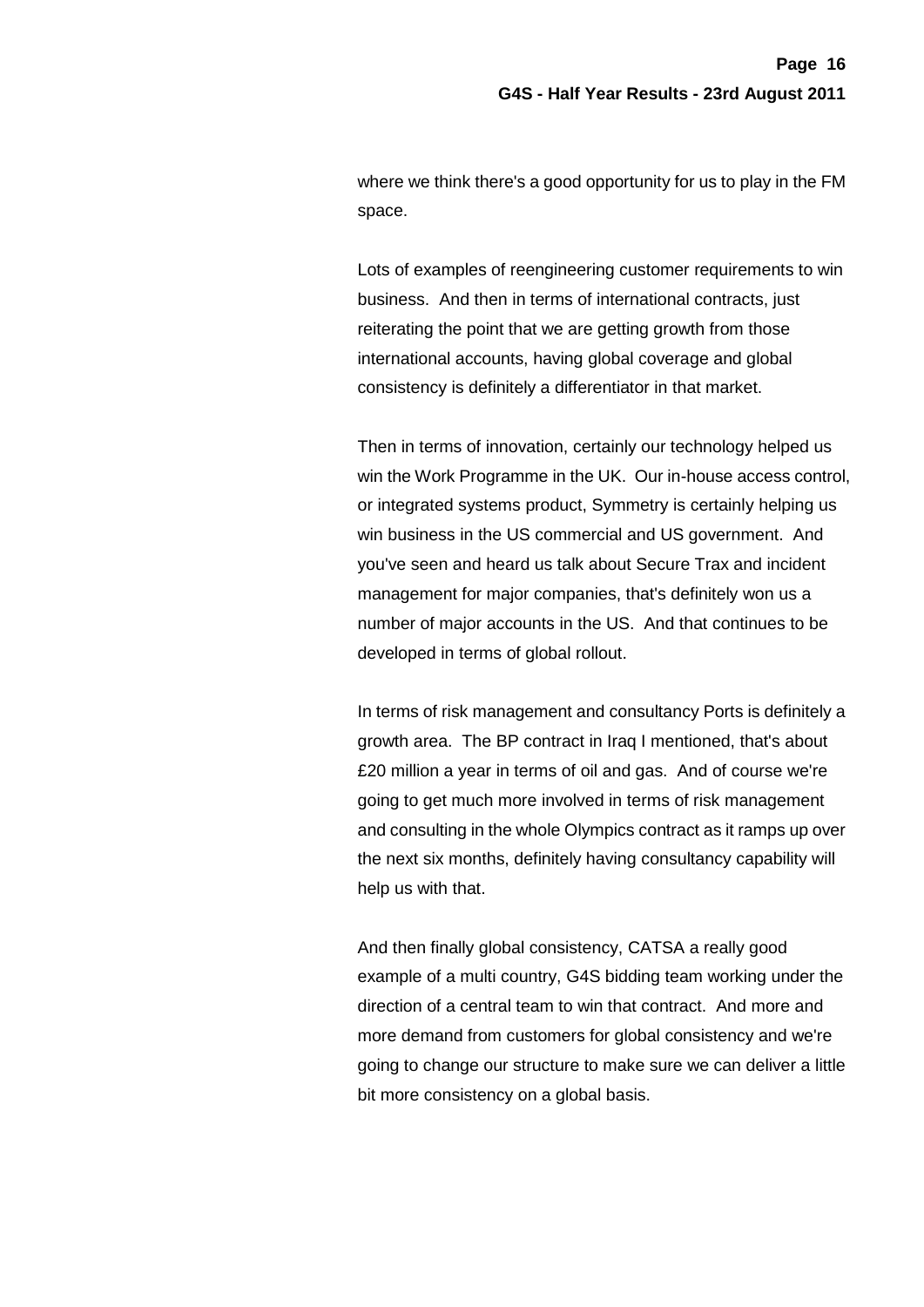So in summary, good improvement in growth organically across all regions and products, very good to see after a tough year last year when we were still positive, as you know 2% growth but picking up to 5% is a good outcome and we certainly expect that to continue for the rest of the year.

New Markets picking up nicely, it's still our objective to get to 50% of our group in new markets by 2018. Bidding looking good, a healthy pipeline which I've mentioned and a very exciting and strong M&A pipeline, and you know we could pick up that £200 million over the next couple of years if the opportunities, as we see them, come to fruition. And overall very confident in our outlook, reflected in our 8% dividend increase which as Trevor mentioned is the 7th or 8th year running we've increased our dividend.

So now I'm happy to take any questions, firstly from the floor and then from the phone lines. I'll just sit down if you don't mind, right at the front here please, Rob.

Rob Plant, JP Morgan: The £45 million Trev, the outflow relating to the US contracts, it's quite a large figure, can you split it between the Kabul contract and tell us what the other contract was? And do you think you'll be able to get it all back by year-end? Thank you.

Trevor Dighton: It's mainly the Kabul Embassy contract I mean about 90% of it is the Kabul Embassy contract. That really was just a bureaucratic wrangle, I mean you know the story with the Kabul Embassy, it was a poor contract that we inherited from the Armour Group acquisition and we were supposed to exit it at the end of last year. And the US government got into a bit of a pickle about who was going to take it on and then eventually asked us to take it on again.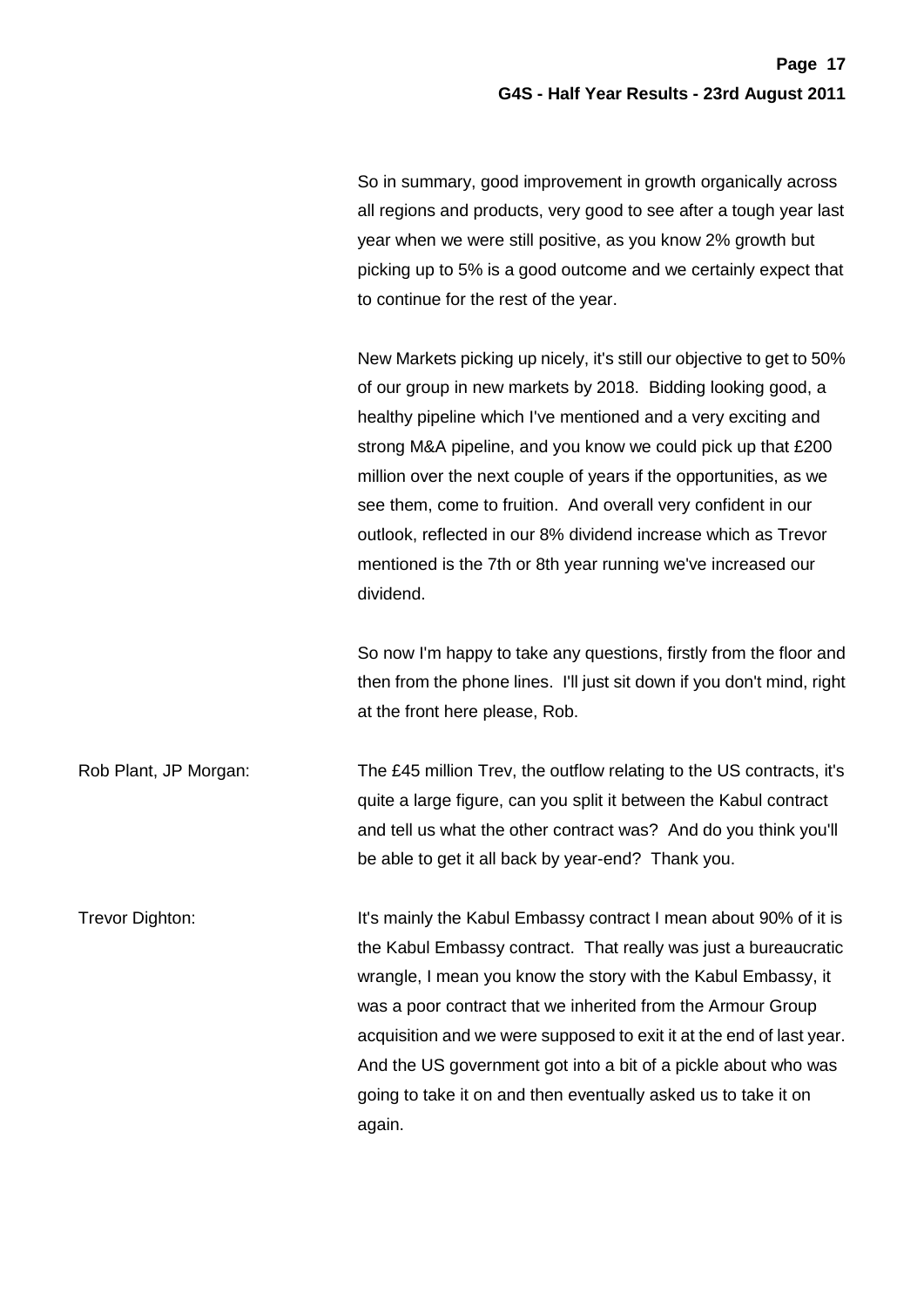|                       | We said, yeah we will, but only if it's a decent contract, so we<br>extended it for the whole year, but it's taken us quite a few months<br>to go through their bureaucracy to work out exactly how the billing<br>was going to work and the contract was going to work. And<br>because it's a foreign ownership structure as well we couldn't<br>really get heavily involved from here. So it's taken several<br>months, as I say, just to get how the billing was going to work<br>nailed down with the US government. I mean it's a great contract<br>now we're making decent money out of it, but it's just taken us a<br>little bit of time to get there. |
|-----------------------|----------------------------------------------------------------------------------------------------------------------------------------------------------------------------------------------------------------------------------------------------------------------------------------------------------------------------------------------------------------------------------------------------------------------------------------------------------------------------------------------------------------------------------------------------------------------------------------------------------------------------------------------------------------|
| Rob Plant, JP Morgan: | still seems quite big for the contract size?                                                                                                                                                                                                                                                                                                                                                                                                                                                                                                                                                                                                                   |
| Trevor Dighton:       | It's the whole six months.                                                                                                                                                                                                                                                                                                                                                                                                                                                                                                                                                                                                                                     |
| Nick Buckles:         | Indeed I mentioned the organic growth in Afghanistan even<br>though the UK part has dropped quite rapidly. That contract is<br>around £70, £80 million a year now, the US Afghanistan contract.                                                                                                                                                                                                                                                                                                                                                                                                                                                                |
| Trevor Dighton:       | So we couldn't effectively bill for about six months. I mean we<br>were perfectly relaxed about it because we knew that it was just<br>going through the process but it just took a bit of time to nail down<br>and since then it has been put in place, the process has been put<br>in place and the invoices are flowing out to the US government<br>and the money has started to flow back in, we've had the first<br>chunk of that money in now. So we're really completely<br>convinced and happy that it will come in by the end of the year.                                                                                                            |
|                       | And the other one is a similar sort of story on another contract, but<br>that's only a small element of the total.                                                                                                                                                                                                                                                                                                                                                                                                                                                                                                                                             |
| Kean Marden, RBS:     | Could you give us a little more background on the evolution of the<br>UK custody suites, it feels as if you've become a little more                                                                                                                                                                                                                                                                                                                                                                                                                                                                                                                            |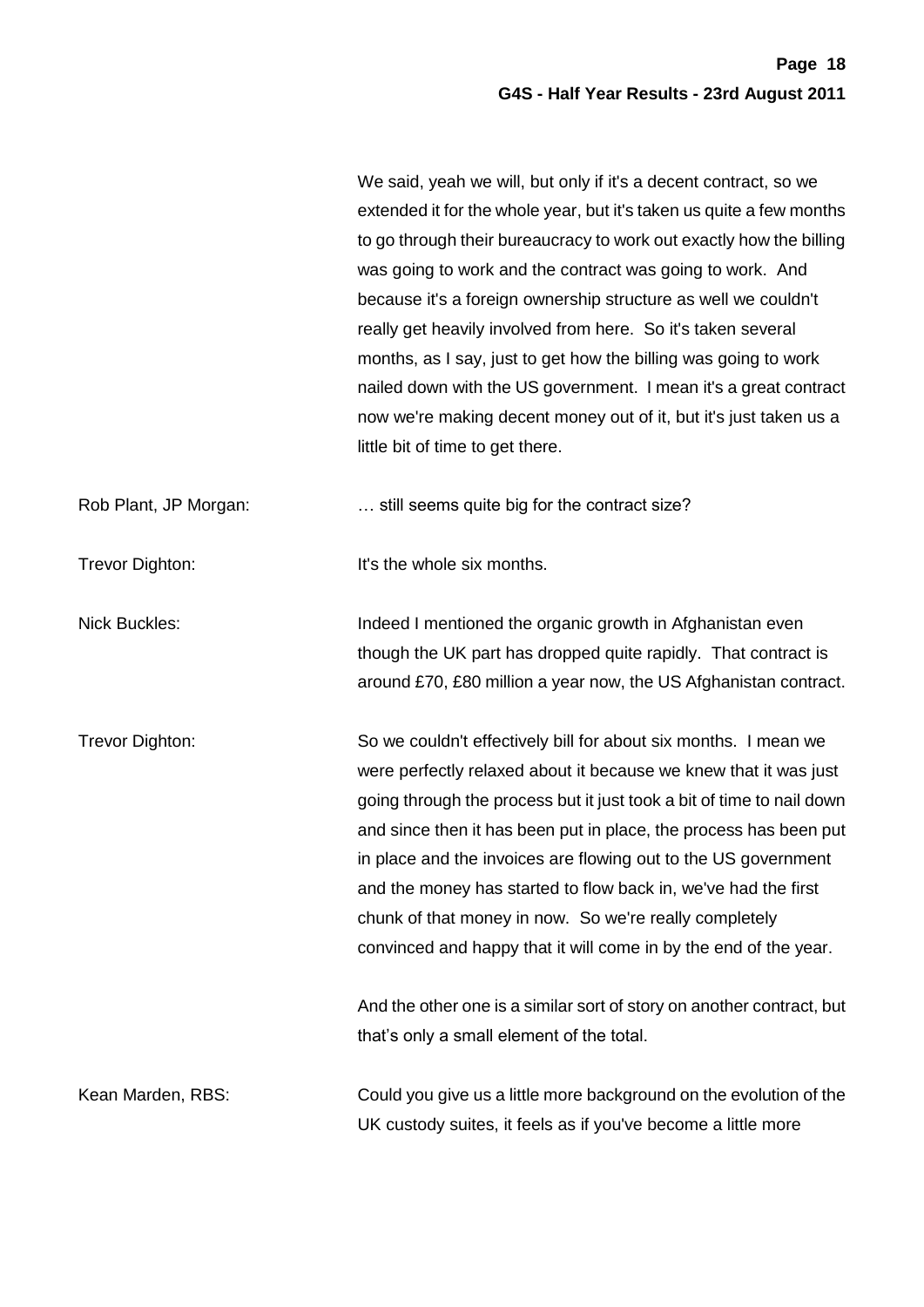optimistic on obviously how the bid profile is starting to emerge in the area?

Nick Buckles: Yes, I mean the police forces generally as you know are under significant - really significant budget pressure in terms of cost reduction, very real and very significant and becoming much more open minded around the role the private sector can play in helping them through that cost reduction process. And it really depends on the appetite of the police force as to how much they're looking to outsource.

> But certainly on the Lincolnshire bid, you know, it's a fairly substantial part of the process and infrastructure that we're bidding on. And what we expect is they're really the lead force of about seven or eight. And if we win that contract we think there's an active pipeline that will follow thereafter in the whole sort of process. And that's really the whole of the back offices. Then alongside that there's a couple of other police forces where we're bidding to actually build and run new police custody suites by consolidation of existing facilities.

> So the whole police area we see a lot more growth opportunity and real growth opportunity. But also other areas of government as I mentioned, the whole of the contract called Compass which is running the programme for managing the people that run the transportation and accommodation for asylum seekers, a big contract that we expect to win a part of. So that's good news all round I would say.

Kean Marden, RBS: You mentioned over the last sort of three to six months that there was potentially the opportunity for a bit of a pause in the UK revenue growth in Q3. Obviously you had the phasing of sort of contracts coming out, so it looks as if the prisoner escorting contracts are going to get handed over at the end of August, is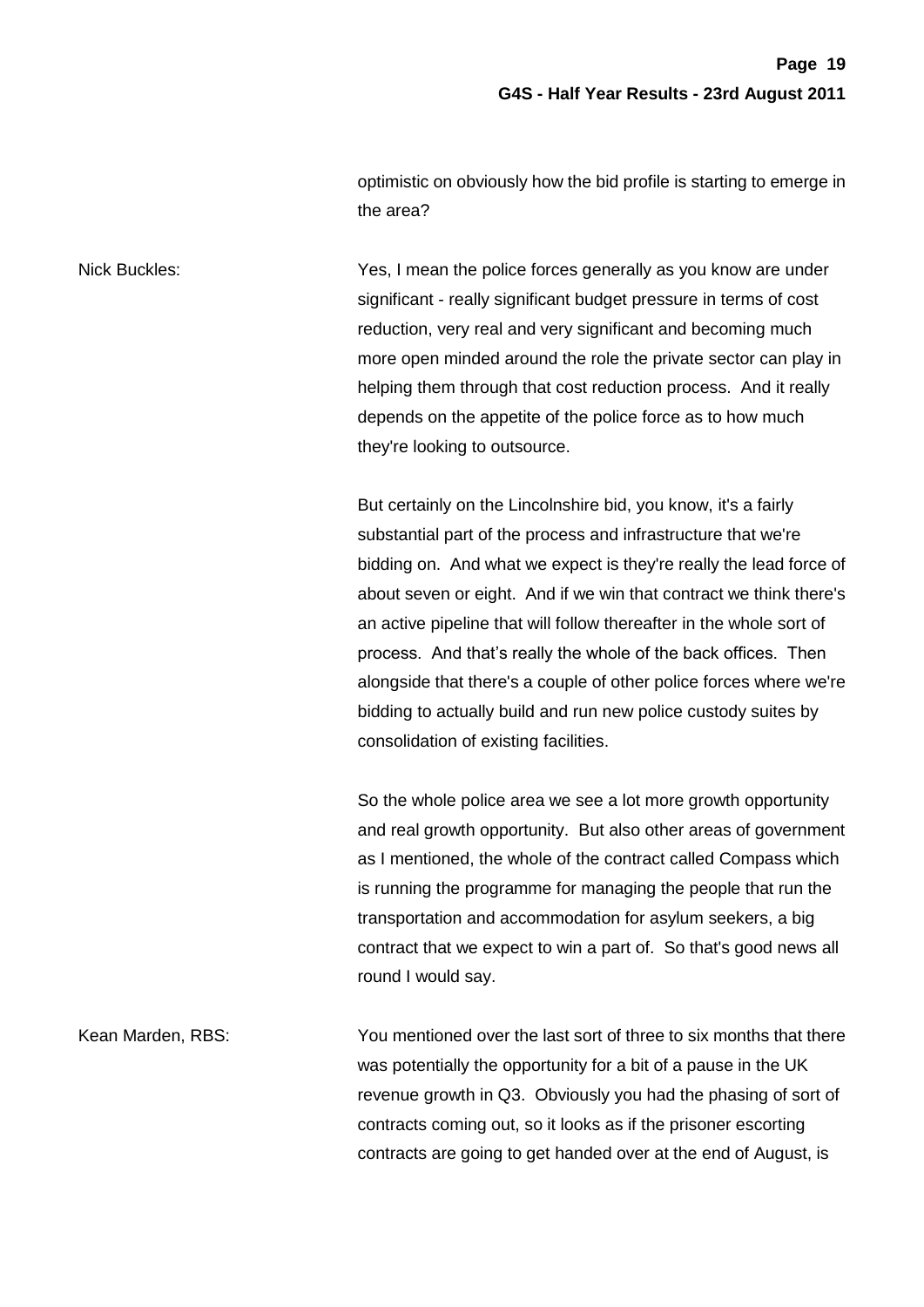there anything there, i.e. London riots or maybe that would potentially plug that gap for you, or are you still looking for a bit of dip in momentum in Q3?

| <b>Nick Buckles:</b>            | I think if one examines that in a little more detail on thinking it<br>through it's probably not going to be a huge impact in Q3 because<br>it's only one month. So I'd imagine with the new work we've got<br>coming on in Q4, the build up for the Olympics that hopefully it will<br>be smoothed out, I don't think we'll have a massive dip, but I think<br>it will be a bit slower in the third and fourth quarter because of the<br>Court Services contract. But you know going into the new year in<br>the UK with all the start ups we've got we're still pretty positive by<br>the end of the first quarter next year. It really depends how they<br>pan out. But the Olympics contract clearly is going to start<br>building up as well. |
|---------------------------------|----------------------------------------------------------------------------------------------------------------------------------------------------------------------------------------------------------------------------------------------------------------------------------------------------------------------------------------------------------------------------------------------------------------------------------------------------------------------------------------------------------------------------------------------------------------------------------------------------------------------------------------------------------------------------------------------------------------------------------------------------|
| Kean Marden, RBS:               | And then the final quick one, should we put anything for Romania<br>this year at all?                                                                                                                                                                                                                                                                                                                                                                                                                                                                                                                                                                                                                                                              |
| <b>Nick Buckles:</b>            | I wouldn't. Second row, we'll work backwards.                                                                                                                                                                                                                                                                                                                                                                                                                                                                                                                                                                                                                                                                                                      |
| David Brockton, Espirito Santo: | Could I ask just a question around the Cash Solutions business,<br>you talked about the efficiencies and the cost you've taken out of<br>that business? Would you be able to flesh that out a bit more,<br>maybe quantify the extent of cost and give us a feel for, I guess,<br>scope for further margin erosion within that business?                                                                                                                                                                                                                                                                                                                                                                                                            |
| Nick Buckles:                   | I mean as I mentioned there's quite a few moving parts in there in<br>terms of in developed markets, yes we haven't had a lot of growth<br>and we've had to take cost out because of revenue reductions<br>say for the UK, that's a good example. But robberies have come<br>down and that's probably - hopefully, I should never say that, a<br>permanent reduction in robberies.                                                                                                                                                                                                                                                                                                                                                                 |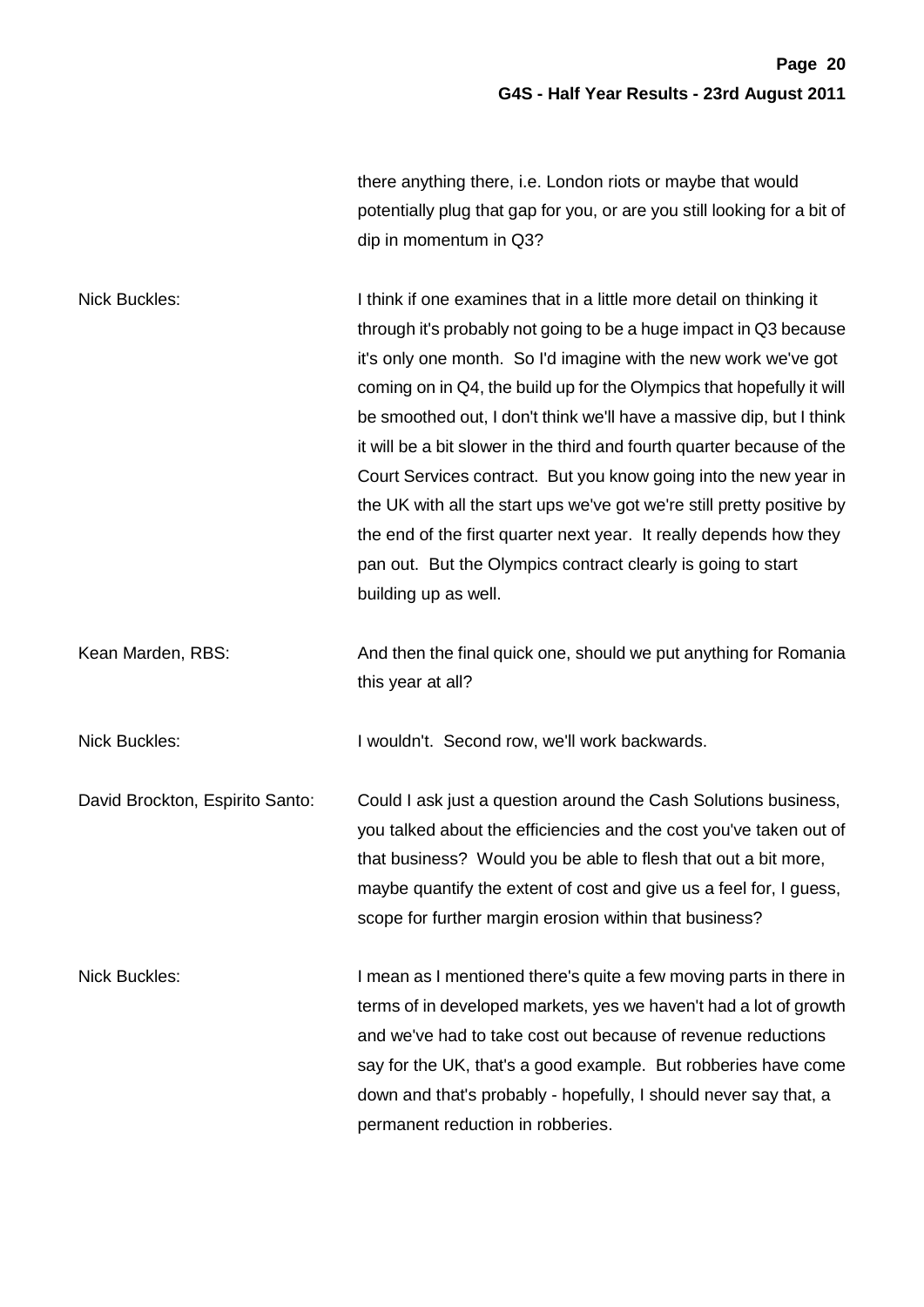But in terms of the cost base itself, you can't sort of point to the fact that we've closed ten branches, or laid off 300 people. It's very much just tailoring the cost base according to the revenue, which you have to do actively because it's clearly a fixed cost type of business. But I don't think - you know it's not possible to say in these countries we've done X, Y and Z and that's the ongoing impact.

What I would say is where the margin has come down by one percent overall don't expect it to come down any more and as the revenue starts to come through and pick up expect that margin, overtime and it won't be an overnight return, but there's no reason why the margins won't return in Cash Solutions once the growth comes back.

So we've worked at reducing the cost base overall where the countries have got revenue reductions to make sure we haven't lost profitability and margin. But no overall programme basically.

Mike Allen, Panmure Gordon: Just a quick one. Just on the acquisition strategy, I guess if you look at what you've paid for deals in the past with some of the bolt-ons you may pay seven to eight times EBIT and a bit more for the strategic acquisitions. Are those valuation multiples likely to remain the same over the next 12, 18 months or has there been an increase or decrease in what you expect to pay for acquisitions?

Nick Buckles: I mean it depends on the business clearly and the country, but I would say the majority of cases in developing markets the multiples are still very much at that level, sometimes lower depending on the sophistication of the market itself. But as I've mentioned before in some of the more - admired markets I would say like India, maybe Thailand, maybe Brazil, the sort of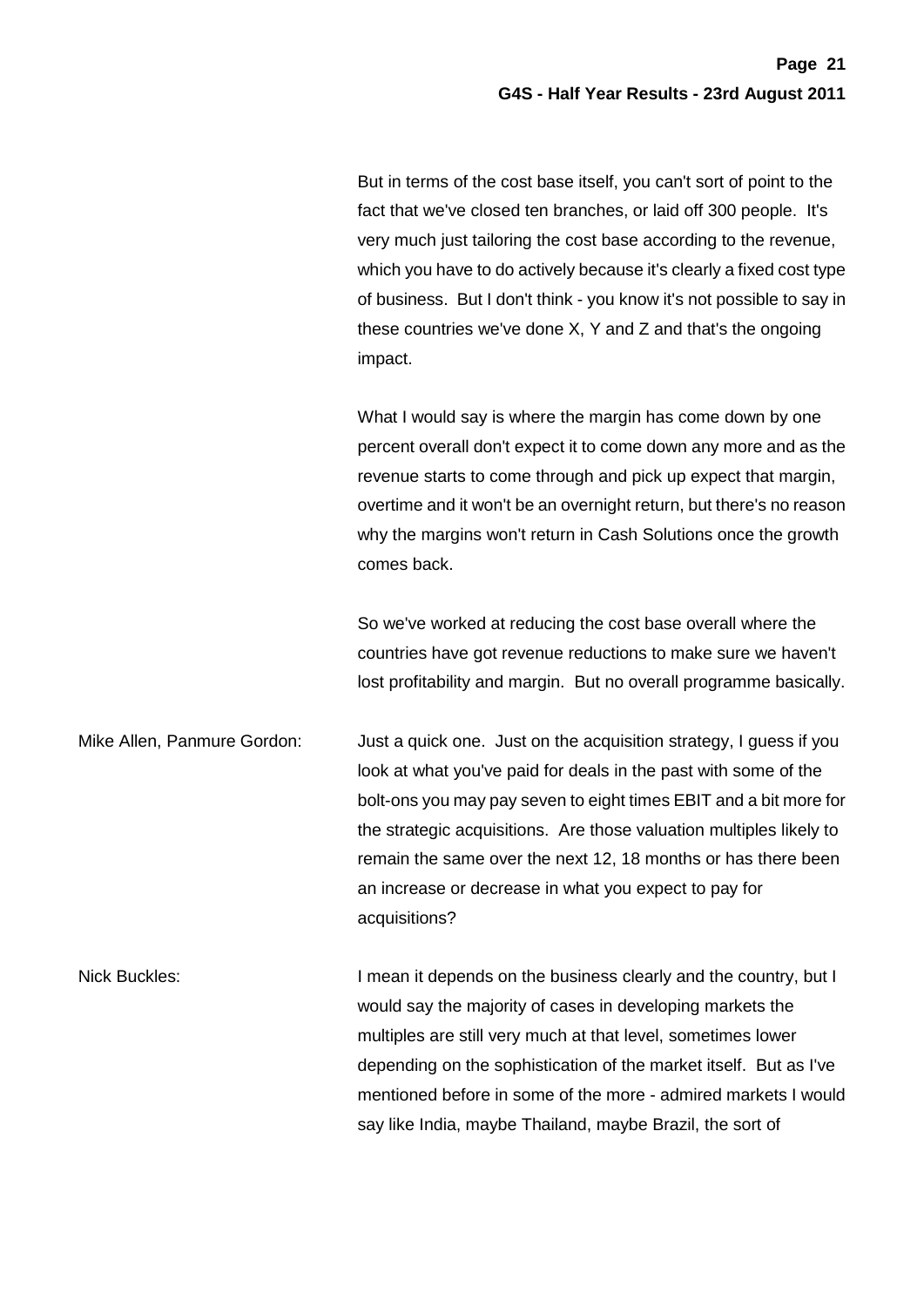desirability of assets is high and so the multiples could get in to sort of ten to 12 times on occasions in those markets.

But really off the back of the fact the reasons is they're highly valued is they're growing at 20% plus, so you know you've got to look at the overall returns within the three year period and they still look very good.

Mike Allen, Panmure Gordon: And just on the organic growth for Cash Systems as well, I think you flagged that Q2 organic growth rate was about 2%. Do you think that the organic growth has troughed now at these levels or do you see further scope for acceleration or likely to remain 1 or 2%?

Nick Buckles: Pretty much I certainly expect it to pick up in the second half. We have got one issue in the UK where we've got a major contract coming out towards the end of the year. But we do expect to replace that with new business. But that's the only caveat I'd have on that apart from that the underlying growth will definitely improve throughout the second half.

Mike Allen, Panmure Gordon: Just a final one from me in terms of indexation in both parts of the business, does it account for about 50% of the organic growth in each case or do the dynamics differ slightly in each business?

Nick Buckles: I think it was at least 50%, 50 to 60% on average I would say at the moment.

Mike Allen, Panmure Gordon: That's great, thanks.

Jaime Brandwood, UBS: Just if I can start by asking I think, Nick, you mentioned that excluding Iraq the emerging market or new markets growth was 13%. That's including the Cash business is it, that's the whole of the emerging markets?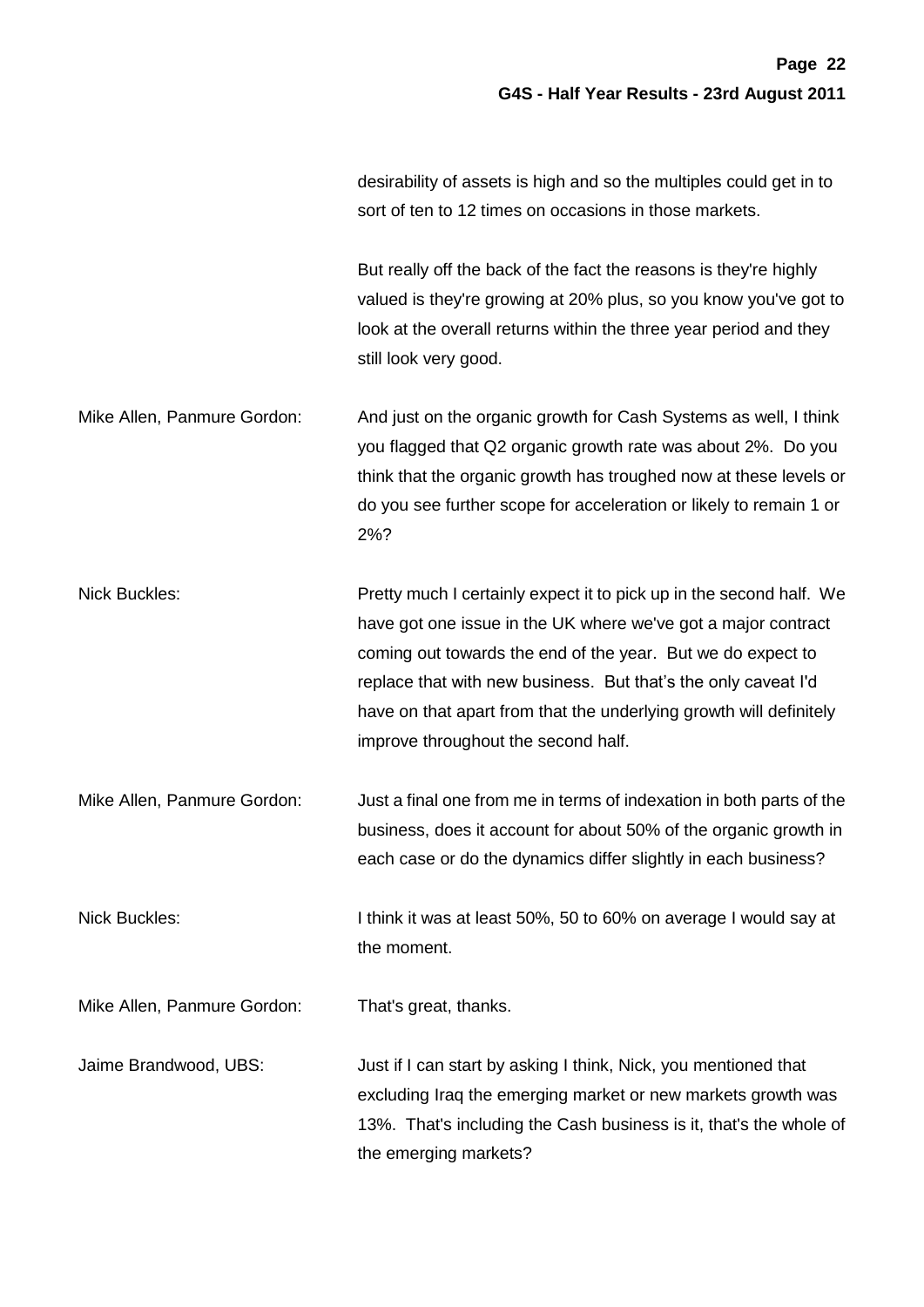| <b>Nick Buckles:</b>  | Yes.                                                                                                                                                                                                                                                                                                                                                       |
|-----------------------|------------------------------------------------------------------------------------------------------------------------------------------------------------------------------------------------------------------------------------------------------------------------------------------------------------------------------------------------------------|
| Jaime Brandwood, UBS: | And so looking at just Iraq can you quantify for us exactly what the<br>revenue was in the first half versus first half last year, and what<br>some of the major moving parts there in terms of the downsizing<br>of the UK related business.                                                                                                              |
| <b>Nick Buckles:</b>  | Well if you do the maths you can probably work it out 'cos is the<br>sum of the difference between 9 and 13% on new markets<br>revenue, so I mean it must be the equivalent of about                                                                                                                                                                       |
| Jaime Brandwood, UBS: | How small is Iraq now I guess?                                                                                                                                                                                                                                                                                                                             |
| <b>Nick Buckles:</b>  | It's the loss of the one contract I'm talking about particularly. Iraq<br>is running at about, I need to put my glasses on - yes it's down to<br>only £20 million in the half.                                                                                                                                                                             |
| Jaime Brandwood, UBS: | And then just looking at the comment you made there about the<br>contract loss in the UK Cash Handling, you are referring to the<br>contract you lost to Loomis I guess?                                                                                                                                                                                   |
| <b>Nick Buckles:</b>  | Correct.                                                                                                                                                                                                                                                                                                                                                   |
| Jaime Brandwood, UBS: | Right. And how are you feeling generally? I think you've been<br>trying to push through fairly significant price increases in UK Cash<br>Handling this year, 4 or 5% to cover the wage increases. How are<br>you feeling generally about market share in that market? Is<br>Loomis mounting something of a comeback, or are you feeling<br>fairly relaxed? |
| Nick Buckles:         | I would say that - you know I've said over the years that we've had<br>a very strong market position in the UK and Loomis have been<br>pretty weak, I would say in the last 12 months they've got their act                                                                                                                                                |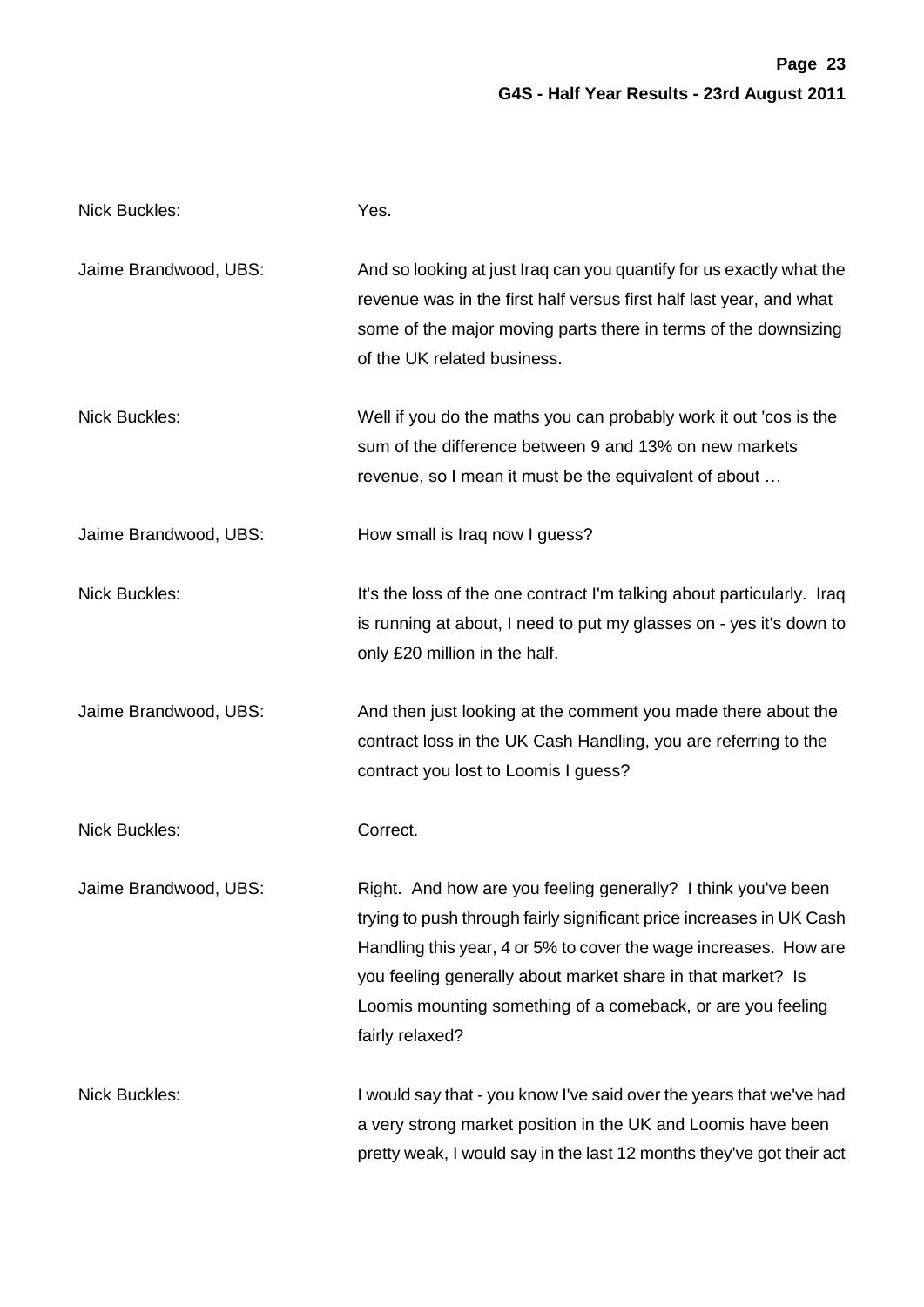together and they're a reasonable alternative now, operationally. Clearly not as good as us but a reasonable alternative and so before I don't think there was a lot of chance that for a bank, or a financial institution they'd move their business very easily. I think there's a probability now, but certainly I would say we're significantly stronger.

But there's not really a massive pricing issue, the pricing hasn't been good in the UK for five years basically, I would say. I mean looking at pricing; a retail service is probably the same price as it was when I ran the company 16 years ago. Clearly there's been massive changes in operational structure down from three man, two man, one man crews, so it's not been a buoyant pricing environment for five years and I think my view is it certainly need to be a more buoyant pricing environment in the future and it's something we need to look at.

Jaime Brandwood, UBS: Have you concluded that posture in terms of that sort of 5% wage?

Nick Buckles: We have?

Jaime Brandwood, UBS: And then just quickly on the indexation point again, just the strong growth that you had in both Asia and LatAm Secure Solutions how much of that was wage related, wage inflation related?

Nick Buckles: Latin America is probably of the sort of 17, 18%, probably more than 10% definitely. I mean Argentina is a massively inflationary environment. So it's - I wouldn't know exactly the number but it's certainly more than 50% of the increase.

Jaime Brandwood, UBS: And Asia, meaningful there?

Nick Buckles: Less then half I would say there.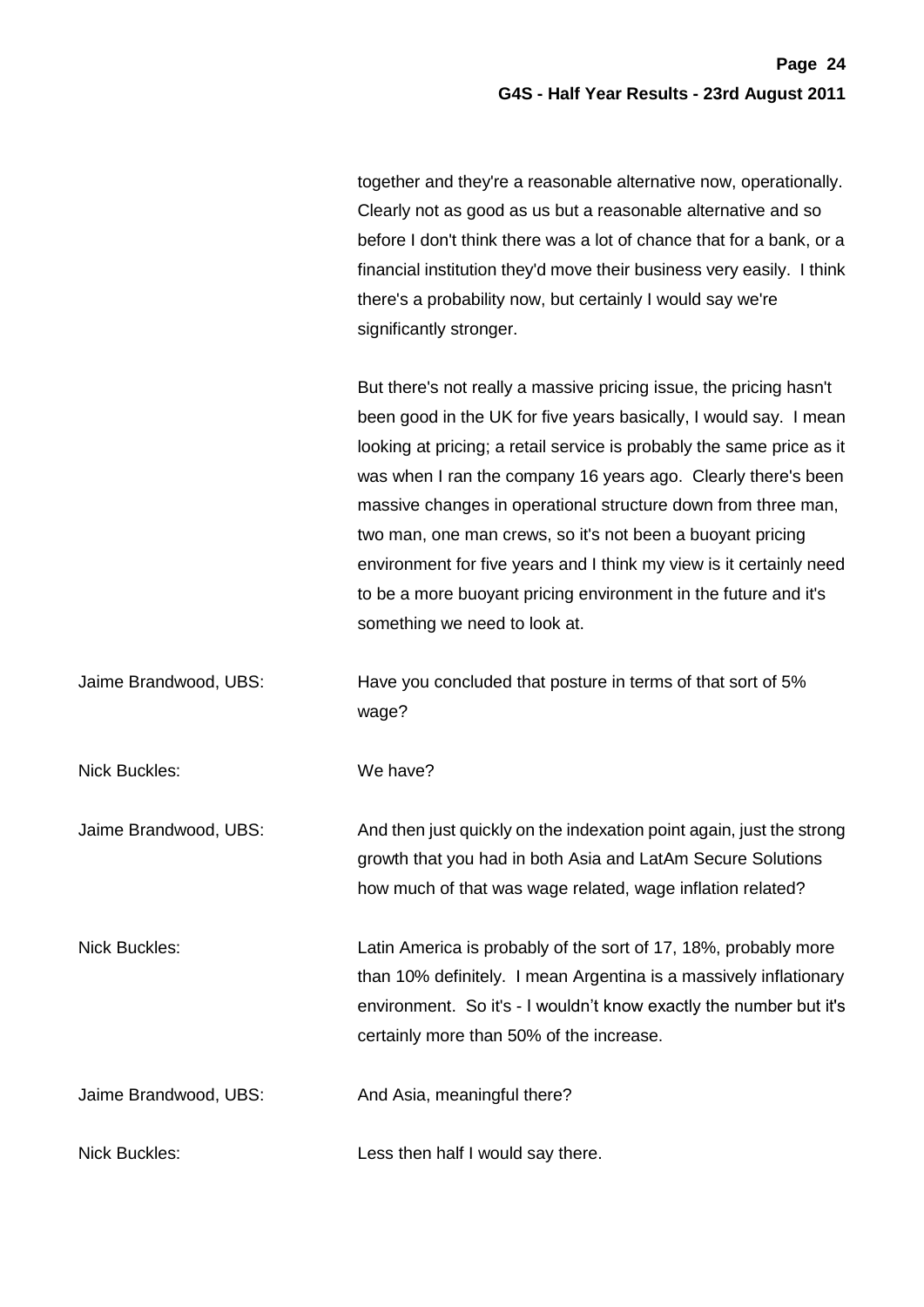Jaime Brandwood, UBS: Very lastly can you tell us who else is down to the last two with you on Lincolnshire? Nick Buckles: Nick Buckles: Reliance. Jaime Brandwood, UBS: Reliance, thanks. Julian Cater, Collins Stewart: Two related questions please. There is clearly a lot of opportunity in the UK government space, but can you talk a bit more about the competitive environment and particularly the apparent desire of the government to introduce new competition into a number of the sectors? And the second question is in relation to the eight prisons that you said you were bidding for what would you regard as a par score in terms of number of wins in that space? Nick Buckles: I mean we've talked about the government outsourcing and competitive environment before and our view is much the same that yes the government have got a declared intention to introduce new players, but they've obviously got to be new players with credentials and a sound balance sheet and size and scale. So I think when they talk about making the market a much easier place to do business, they're trying to introduce smaller players. But I think that's going to be very difficult for them, just because of the expertise and sometimes the investment required. But clearly the example of Court Services moving over to a new player, it's a week or so away, I'd rather talk about that once we see what the outcome is in terms of the operational delivery. My view would be they saved enough money through the tendering process not to have to switch suppliers and I think that's a lesson that they'll look at in the future, but I don't know where they're going to be at the moment on that.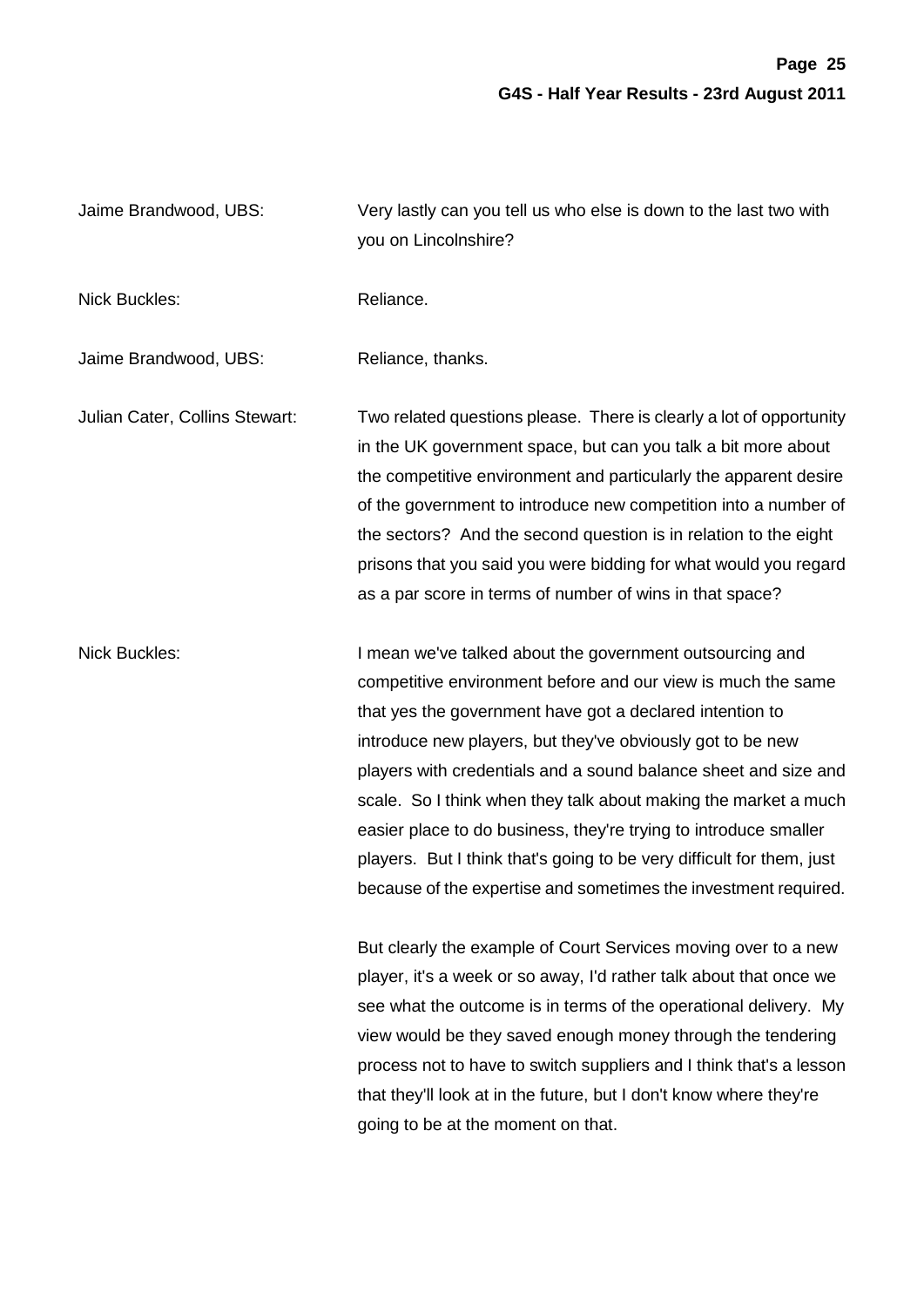I think it depends on the department, some of the departments are not awarding on price and some are. And as I've said before if it's a second or third generation I think the view is that it's easier to switch. But I think we'll see how that works in the future. I know that there has been huge operational issues on the transfer of the D&E contract that we lost in May. So we'll wait and see what happens on that.

The second point, that's a very good question, I would hope - I would expect that we should win 25%, that's not an unreasonable expectation. If we don't we don't, but I think that would be the minimum we should set our stall out for and if anyone from that business is listening on the call they know their target now.

only market really, maybe Spain - that's gone through that

## **Laughter**

| Julian Cater, Collins Stewart:    | Great, thank you.                                                                                                                                                                                                                                                                                                                                                   |
|-----------------------------------|---------------------------------------------------------------------------------------------------------------------------------------------------------------------------------------------------------------------------------------------------------------------------------------------------------------------------------------------------------------------|
| Paul Checketts, Barclays Capital: | Your language on the outsourcing of cash services to central<br>banks and commercial banks has interestingly warmed up quite a<br>lot. Can you remind us of the potential in that market please?                                                                                                                                                                    |
| <b>Nick Buckles:</b>              | Yes, if you think of the UK scenario which really is the most<br>developed outsourcing market on all services but particularly on<br>Cash as well and the numbers aren't going to be precise, but just<br>to give you an idea, we believe that ATM and cash centre<br>outsourcing doubles the size of a market basically from a pure<br>transportation perspective. |
|                                   | So the UK - if you look at the UK Cash Solutions market relative to<br>GDP, relative to population it's two or three times bigger than<br>most other markets on a proportional basis. And the UK is the                                                                                                                                                             |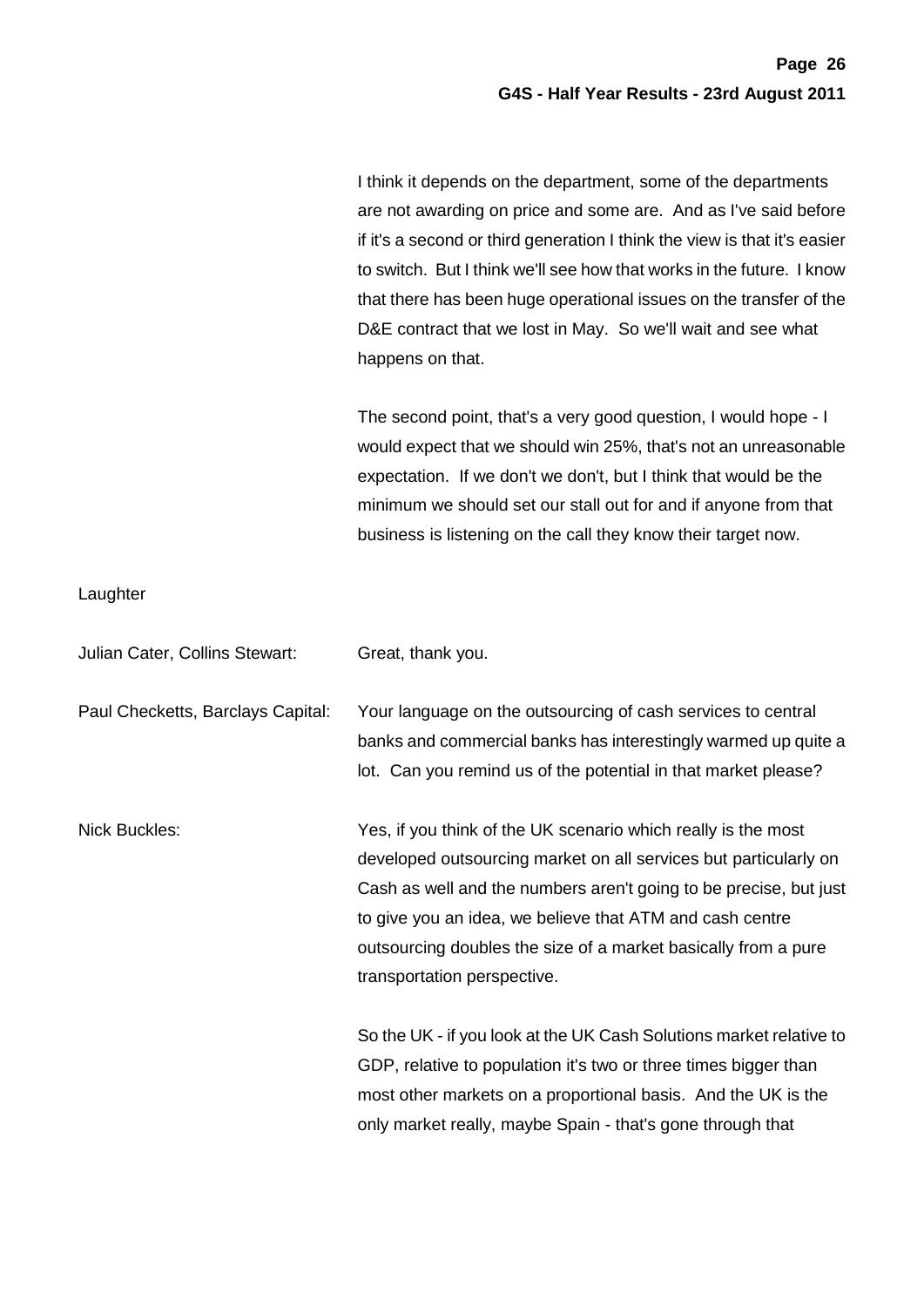evolution. So on Cash Solutions alone most markets can double in size if we get into cash centre and ATM outsourcing.

In terms of pure numbers the UK cash outsourcing business that we run is about £70 or £80 million revenue. The opportunity that's still in house is probably a similar number and the amount of businesses with a competitor which is owned by the banks is probably a similar number as well. So you're probably talking in our market about £300 odd million for cash centre outsourcing and that hasn't really evolved in any of the other countries. So as I say typically the cash centre outsourcing and ATM management if at least as big as the traditional market.

That's why we've always been very bullish about Cash Solutions growth in the longer term, when people talk about a reduction in money supply, etc, etc, it really isn't the issue, the issue is how quickly we can convince banks, through regulation, through central bank intervention to outsource cash centres basically.

Paul Checketts, Barclays Capital: And on the central bank side?

Nick Buckles: I mean clearly the UK have made that decision a number of years ago, the Dutch central bank are going through a similar process, but I think that looks like the banks are probably going to take on the outsourcing role there themselves. So there's various stages of evolution, we can get a sort of full report done on that if required. But you know we have this small consulting company we own called SMI which consults with central banks on how they manage cash, so clearly their objective is to persuade as many as possible that moving it into the hands of the operator is the best thing to do.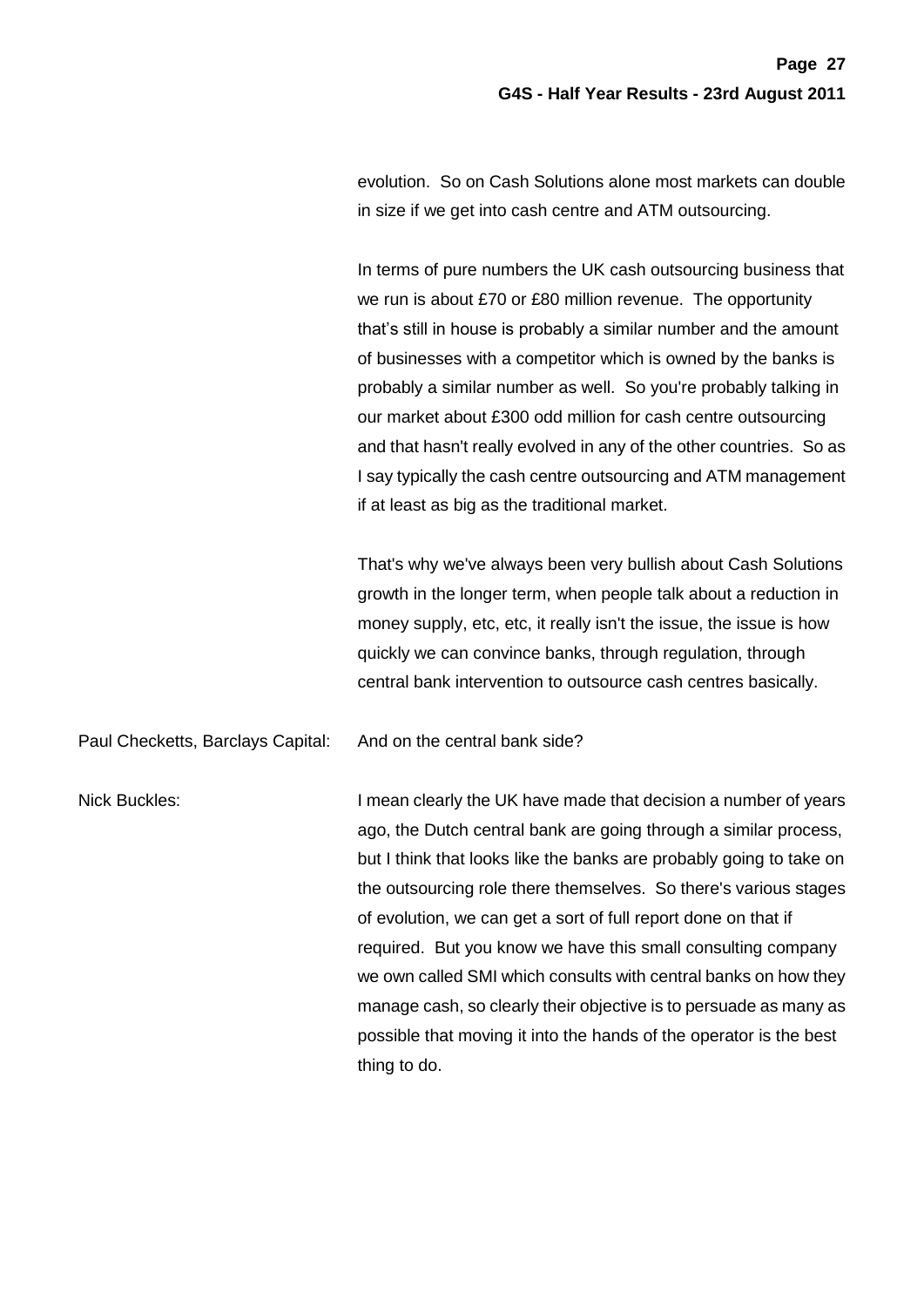Paul Checketts, Barclays Capital: And lastly if I can on the PPP contract in Alexandria is there any security components involved, and would we know some of the other bidders that were involved?

Nick Buckles: Yeah, I think we got to preferred bidder fairly quickly. You know it comes down to where our key differentiator is that we've got a global network with very good relationships with regulators and governments. So once the decision is made to look at using the private sector, we're in a very strong position. And then clearly if we can put people in front of those customer that have done it in a developed market it's a much easier decision for them to make. So it wasn't a huge process, so I think we went to preferred bidder pretty quickly.

> The security element is probably 10 to 15%, but as I say in developing markets facilities management or even bundled services is definitely a key market trend.

Paul Checketts, Barclays Capital: Thanks.

Andrew Ripper, Merrill Lynch: A couple of questions. First of all, I wonder if you could make some comment in terms of gross margin trends for the secure solutions maybe for the major businesses, North America, UK, Benelux, are they stable up or down? And in terms of new business coming through the larger contracts like CATSA, Olympics, maybe European Commission, thinking about Benelux, are the returns on those contracts sort of equivalent to the returns you're generating on the existing book of business please?

Nick Buckles: Yes, I mean I think throughout our organisation the debate around gross and net margin goes on in every trading review basically. And if you look at it as a large contract making a contribution to central costs that's one way of looking at gross margin. Or if you look at the site based contribution for a smaller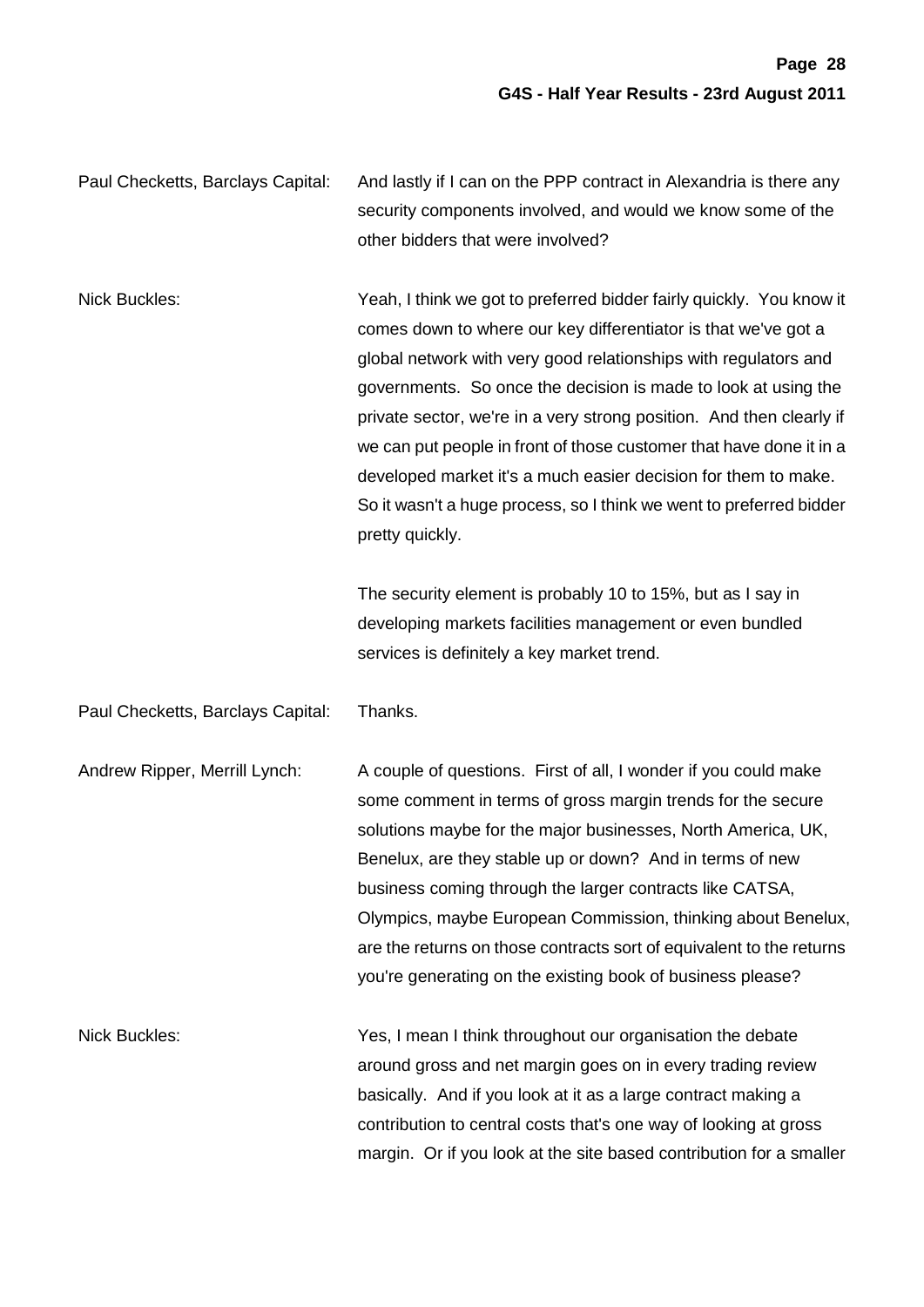contract it contributes to the sort of network overhead cost you've got in a business that's another view of gross margin.

So it's a difficult question to answer, gross margins have been coming down for many years, you know they typically were above 20%, now they're nearer 13, or 14 in a number of businesses. But that's partially due to the fact that contracts are larger and site based contracts have got their own overheads so you don't need to make the same gross margins basically.

So if you looked at the gross margin of our Care and Justice business for example that would probably be lower than our Secure Solutions, but the net profit is higher, and it just does depend on the structure of the contracts and the overheads you've got.

So the short answer is I'm sure that gross margin is coming down, but it's because we're winning large contracts, with their own overheads which just have to contribute to central costs. So if you take - I mean CATSA is a prime example, it's multiple airports all with their own infrastructure. And it will contribute around 7 or 8% to head office costs which are 1 or 2%. It's that sort of level of contribution, but the gross margin - you know if you went down to actually running the scanners it's probably 20% for example. So you really need to look at the net margin trend. And the good news for us was it went up for the first time for a little while which was great.

Andrew Ripper, Merrill Lynch: Okay. And then the second question can you sort of talk and give us a bit more colour on the Olympics contract in terms of how it's going to ramp up? And maybe just thinking about the billing next year will you get a sort of a big chunk of revenue in Q3? And also operationally obviously it's quite challenging in terms of the numbers of people you've got to go out and hire, you've got to go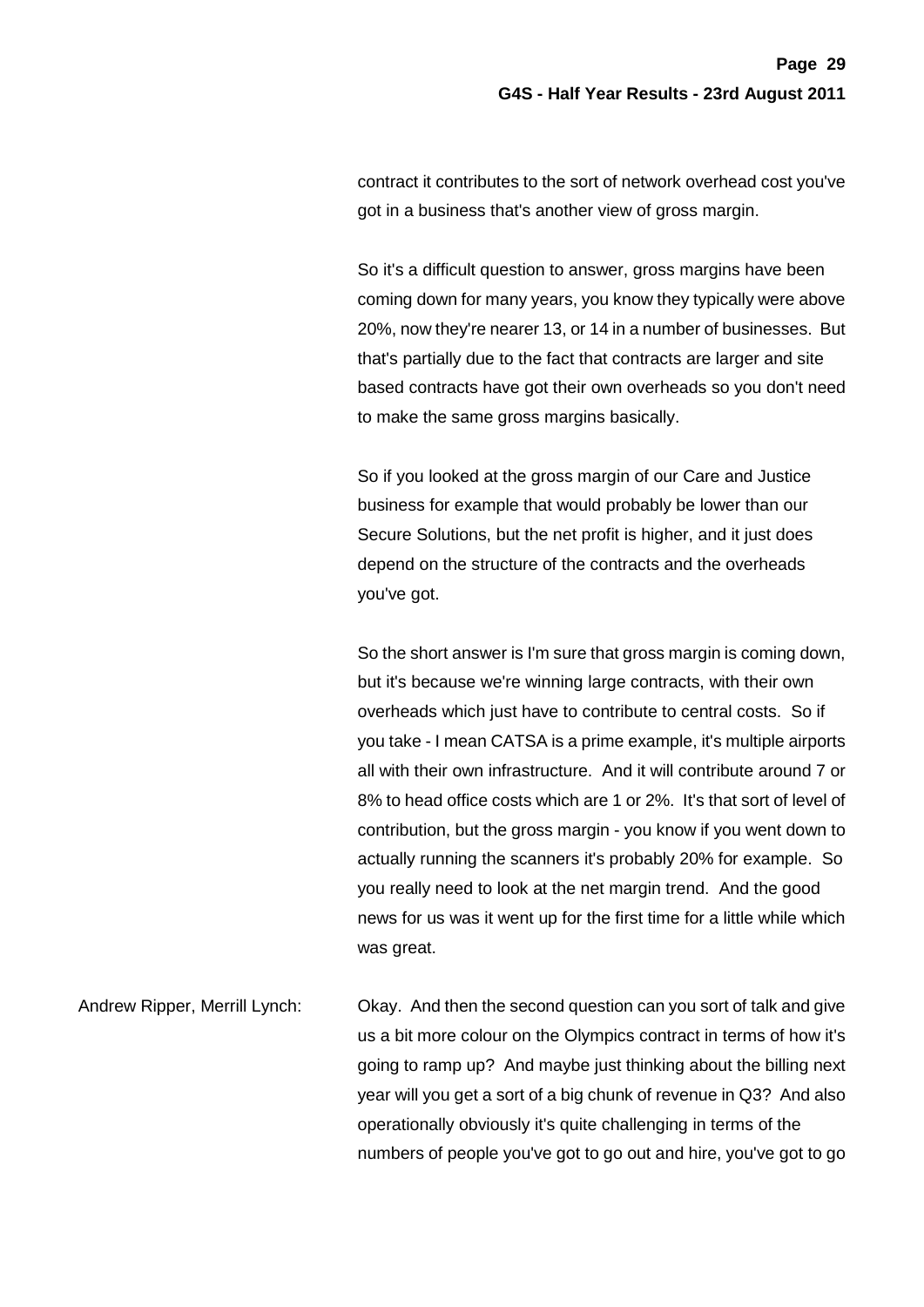out and do that first before you sort of get paid. What sort of returns profile can we look at on the contract please?

| <b>Nick Buckles:</b>           | I mean we're still in process in terms of negotiating how the<br>contract will ramp up and staffing requirements. It's very difficult<br>to answer that question, we'll probably be in a much better<br>position to do that a bit later in the year. I mean I'm not trying to<br>be difficult, I think it's just a very difficult question to answer<br>because it depends on how big our role becomes ultimately and<br>clearly we've got to make sure that we get paid in line with when<br>we incur our costs, so it's a bit of an open area at the moment.<br>But not one we're concerned about - it's a big opportunity, but I<br>haven't really got the answer to that. |
|--------------------------------|-------------------------------------------------------------------------------------------------------------------------------------------------------------------------------------------------------------------------------------------------------------------------------------------------------------------------------------------------------------------------------------------------------------------------------------------------------------------------------------------------------------------------------------------------------------------------------------------------------------------------------------------------------------------------------|
| Andrew Ripper, Merrill Lynch:  | What are you expecting to bill in relation to the Olympics in the<br>second half of this year?                                                                                                                                                                                                                                                                                                                                                                                                                                                                                                                                                                                |
| <b>Nick Buckles:</b>           | It's the same answer.                                                                                                                                                                                                                                                                                                                                                                                                                                                                                                                                                                                                                                                         |
| Andrew Ripper, Merrill Lynch:  | I'll come back and ask that one later on in the year. Thanks very<br>much.                                                                                                                                                                                                                                                                                                                                                                                                                                                                                                                                                                                                    |
| David Hancock, Morgan Stanley: | just one please on the international justice opportunities, so<br>you've talked in the statement about some of the electronic<br>monitoring contracts coming up. Can you just talk about the scale<br>of opportunities in that area around things like prisons<br>internationally as well please?                                                                                                                                                                                                                                                                                                                                                                             |
| <b>Nick Buckles:</b>           | Yes, to be fair in terms of revenue and profits the EM opportunity<br>doesn't really hit the scale from a Group perspective. I mean<br>certainly when you start them up and they're pilots they're mainly<br>product supply and some monitoring. You know our ambition in<br>all those pilots is to get into a full service model and the UK<br>contract is about £50 million a year, but they would probably start                                                                                                                                                                                                                                                           |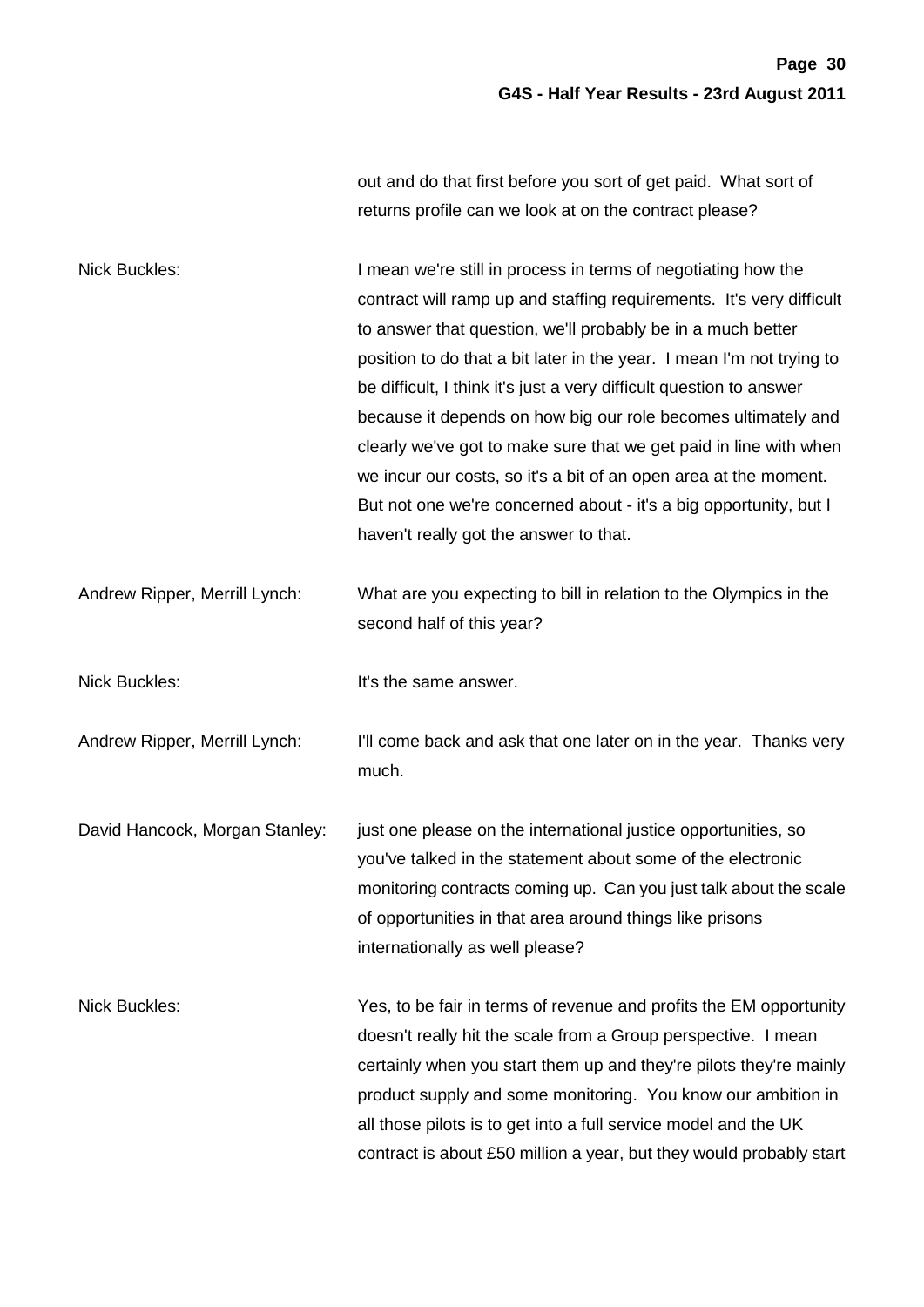off as only a couple of million pounds a year in terms of product supply - you know £2 to £5 million, that sort of level.

But you know the reason we're excited about it, a) they will become a full service model potentially, the profitability is very strong and they are the entry model to actually get into a care and justice discussion with those various governments to prove the private sector can operate effectively. So strategically very important, the GML acquisition was very important to that strategy. As I say it leads to longer term care and justice.

And in terms of the major prisons it's really back to the ones we've highlighted before, Wiri in New Zealand we've put the bid in for that, we're still waiting to progress on the four prison bids we put in in South Africa. There has been some opportunities in Peru which we're looking at. But they're the main ones at the moment.

Any more questions from the floor? Okay we've got one question on the phone line, if we could have that please?

Telephone Operator: Yes, of course, our question comes from the line of Laurent Brunelle of BNP Paribas in Paris. Please go ahead with your question; your line is now open.

Laurent Brunelle, BNP Paribas: Yes, good morning. I've got three questions if I may. First can you maybe give more colour in terms of margin evolution for H2? Do you expect the 20 bps decline in H1 to reverse given, let's say, a more favourable mix effect? Second can you give us your view on your ability to pass on wage costs to clients, especially in Europe and especially regarding what Securitas said recently? And lastly, can you maybe split your 5% organic growth in H1 between volume and price? Thanks.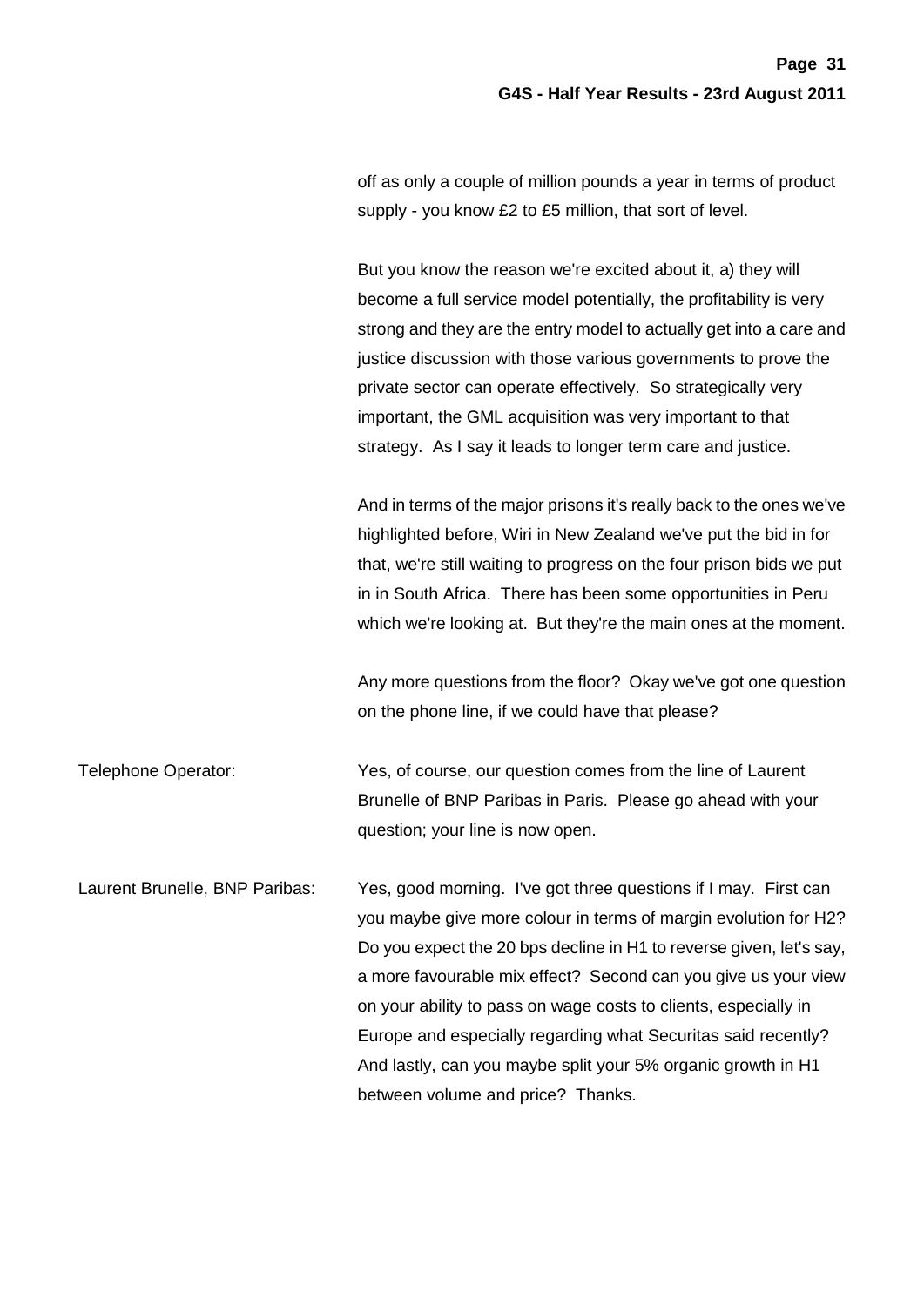Nick Buckles: Sure, working backwards the 5% roughly is 50/50 between volume and price we think. It's very difficult to do a weighted average across multiple countries, but that would feel about right.

> The wage awards, I mentioned on the call earlier that there have been wage awards in Europe, typically around 2 to 2.5% but we've managed to pass them through without a big issue in most of those countries. You know fortunately we're not in France and Germany strategically; we exited those countries which have been problematic. Spain clearly is not a market for us which again is problematic. And in Sweden which I think has been an issue, we're on a recovery story there, as I mentioned we're into profitability from a loss making situation, a good management team in place and growing pretty well. But that's really coming from quite a poor position. So no issues there to speak of.

> The first question, you know basically what we've been saying is we're confident for the estimates for this year, we don't expect them to go up, we don't expect them to do go down, it's really up to the market to decide. But certainly - the growth is picking up but we wouldn't expect the margin to stay at the same level as last year which is what we've pretty much said, with a 1% decline in Cash Solution that will have an impact on the overall group margin. But where it ends up will be down to the growth, the mix and the actions we take in the second half.

Laurent Brunelle, BNP Paribas: Okay. And moving into 2012 do you still expect to return to high single-digit growth organically despite current macro headwinds?

Nick Buckles: The It's a difficult question to answer, I don't think anybody is predicting 2012, all I would say is we always grow ahead of GDP trends, we grew the highest level above GDP trends on a lag basis during the recession. So we're still very confident we'll have a good year in 2012.